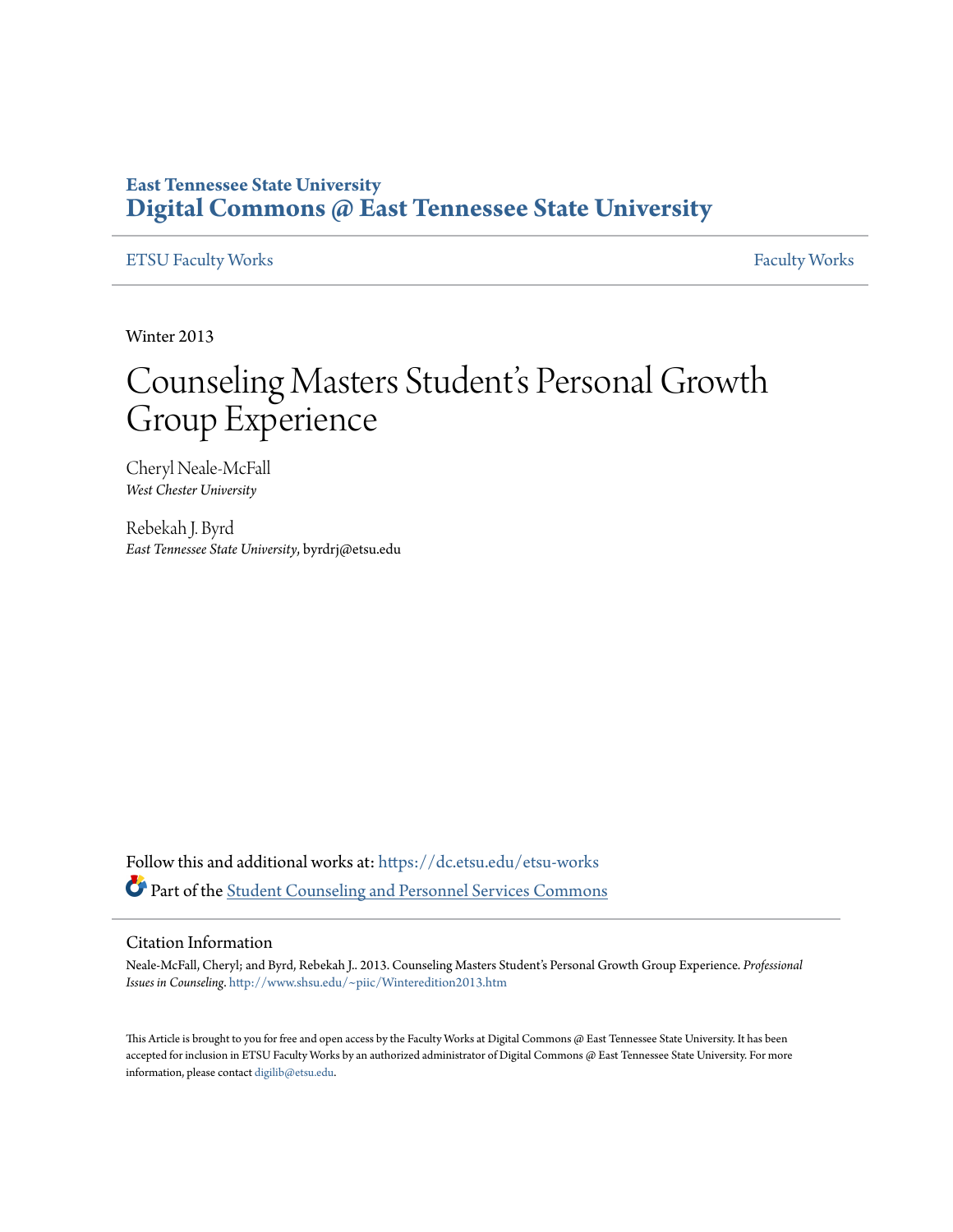## Counseling Masters Student's Personal Growth Group Experience

#### **Copyright Statement**

This document was published with permission from the journal. It was originally published in the [Professional](http://www.shsu.edu/~piic/Winteredition2013.htm) [Issues in Counseling](http://www.shsu.edu/~piic/Winteredition2013.htm).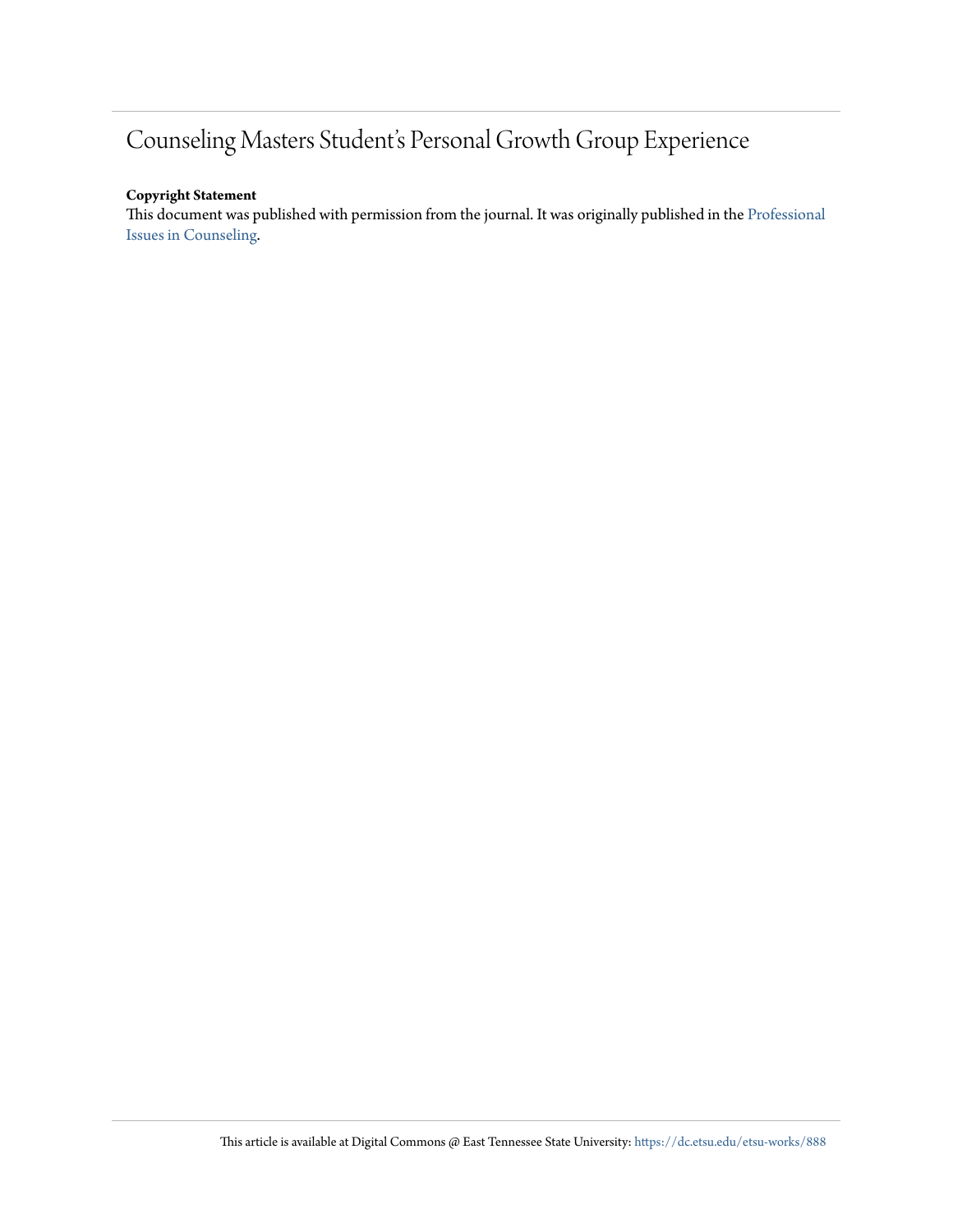#### Running head: COUNSELING MASTERS STUDENTS' PERSONAL GROWTH GROUP

Counseling Masters Students' Personal Growth Group Experience

Cheryl Neale-McFall

West Chester University

Rebekah Byrd

East Tennessee State University

#### Author Note

Cheryl Neale-McFall, Counselor Education Department, West Chester University.

Rebekah Byrd, East Tennessee State University, Department of Human Development and

Learning.

Correspondence regarding this manuscript should be directed to: Dr. Cheryl Neale-

McFall at Counselor Education Office, 1160 McDermott Dr., Suite 102, West Chester, PA

19383. CNeale-Mcfall@wcupa.edu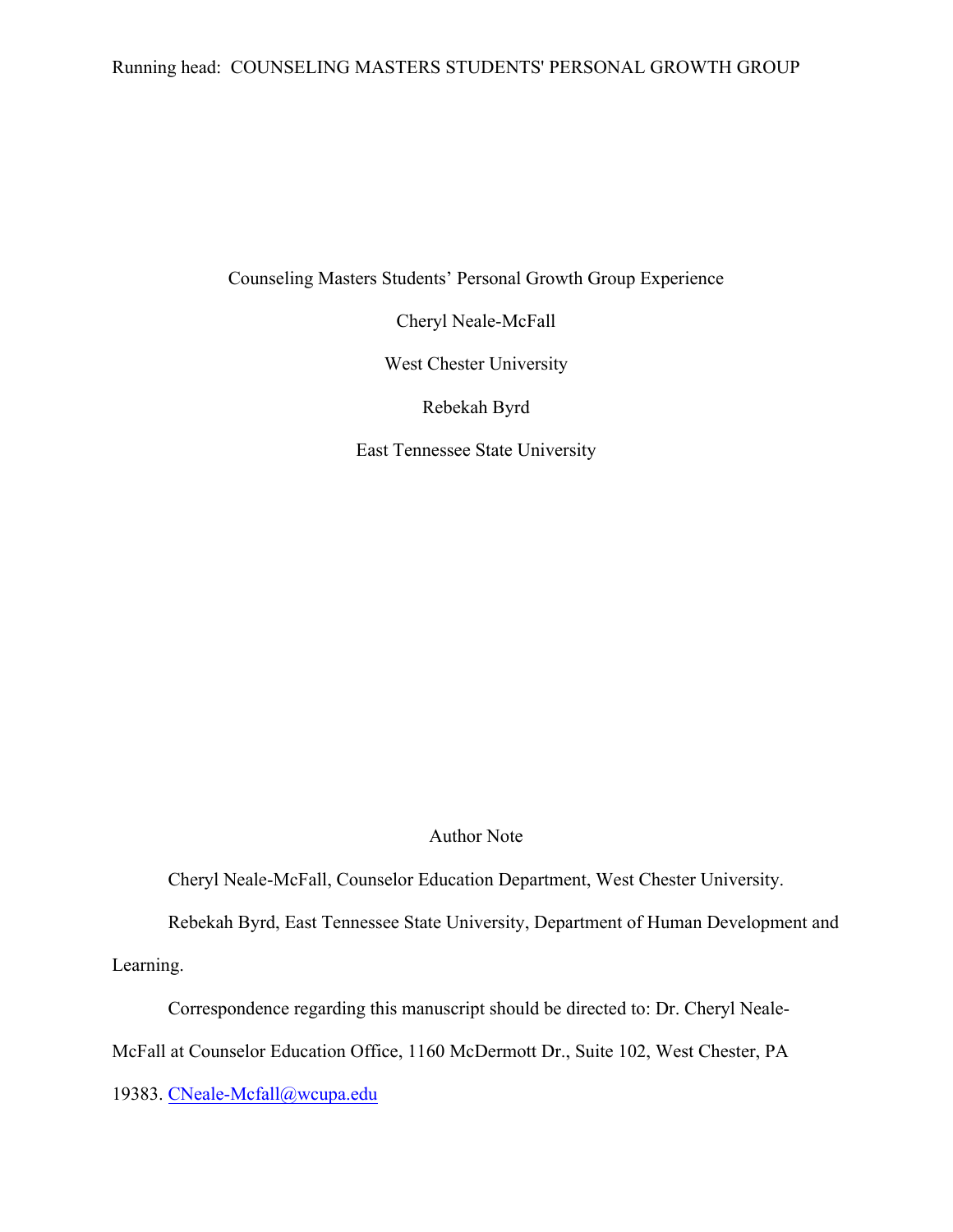#### Abstract

Participating in and experiencing a counseling growth group is a process that is required in all CACREP-accredited counseling programs. Existent literature suggests that multiple variables may impact participants' learning in growth groups, and call into question the effectiveness of such groups. Overall, the majority of the research (Barnette, 1989; Hogg & Deffenbacher, 1988; Yalom & Leszcz, 2005) implies that growth groups have the potential to produce meaningful and positive outcomes; however, there are gaps in the literature that do not address the direct experiences of individuals in growth group (Berman & Zimpfer, 1980; Goodrich, 2008). This article presents research that utilized phenomenological methodology to explore the experiences of 13 counseling maters' students who participated in a growth group as part of their degree requirements. Data were collected through individual interviews and focus groups. Eight themes emerged from the analysis in regard to group process and setting. Awareness gained by participants relevant to the perceived purpose of the group, as well as qualities of effective group leadership, was also examined.

*Keywords*: group counseling, qualitative analysis, phenomenological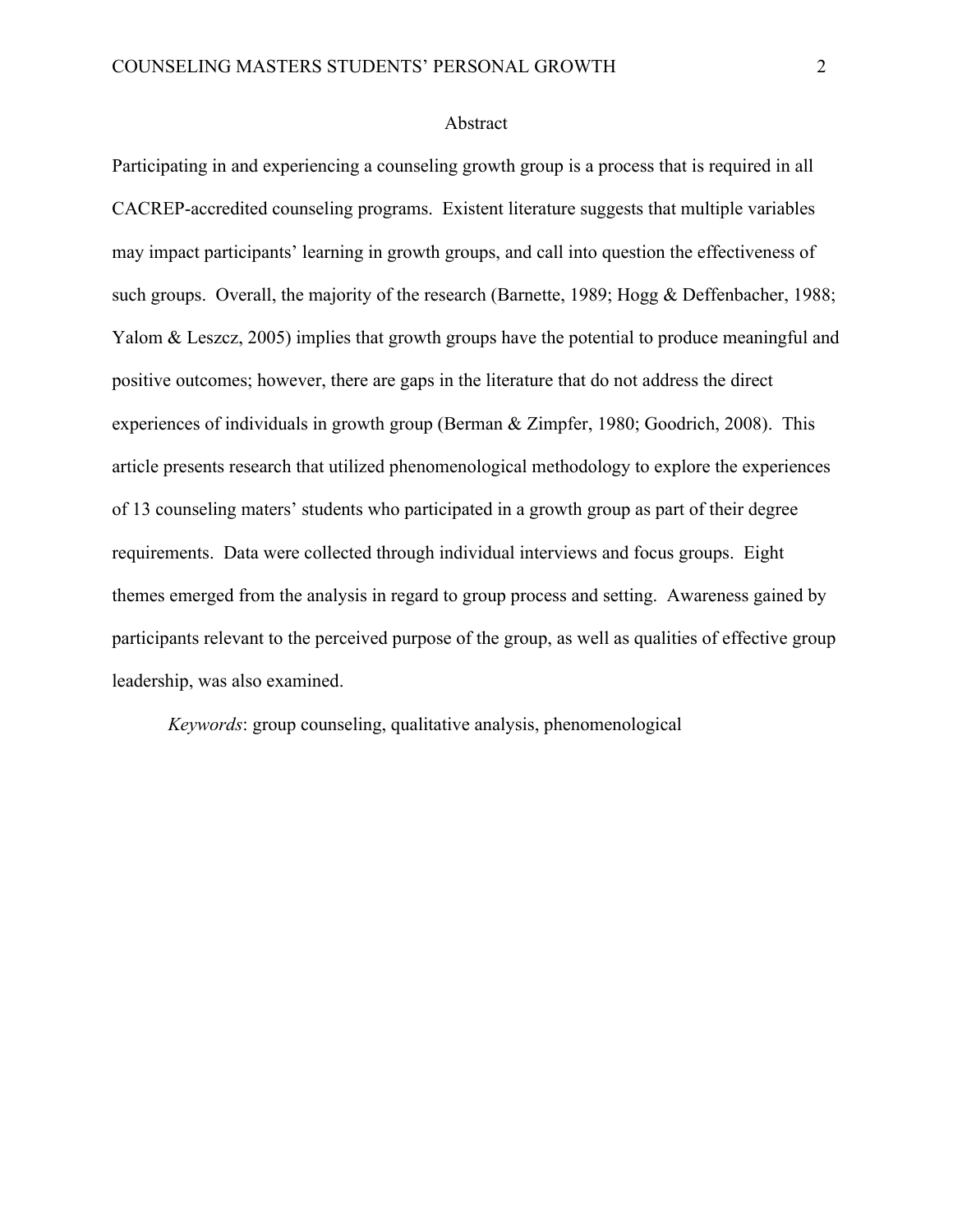Counseling Masters Students' Personal Growth Group Experience

A considerable amount of research has been conducted on the growth group process and the use of groups in educational settings in the last 30 years. Multiple names for these small groups exist such as interpersonal process groups (Hoekstra, 2008), growth groups (Gladding, 2008) and sensitivity training groups (Berman & Zimpfer, 1980). For the purpose of this study, the term growth group will be used. A growth group is one in which the members are given the opportunity to explore and develop personal goals related to awareness of feelings about self and others, improve interpersonal communications, and assess personal values (Masson & Jacobs, 1980). Berman and Zimpfer (1980) defined growth groups as a small group process designed for psychologically "normal" participants where the focus is on the interpersonal relations among group members and improvement of interpersonal functioning. Gladding (2008) simplified the definition by stating that the group's emphasis is on personal development.

#### **Literature Review**

Group work in general is designed to foster a sense of belonging and to create a climate that supports individual growth (Corey  $\&$  Corey, 2006). Yalom and Leszcz (2005) discussed the importance of group cohesion and how this cohesion can lead to individual stability of group members and greater acceptance and approval within the group. Previous research notes several benefits of growth groups: a) increased self-actualization (Barnette, 1989), b) increased selfesteem, c) decreased depressive thinking among college students (Hogg & Deffenbacher, 1988), and d) increased ethnic identity development (Rowell & Benshoff, 2008). In addition to these documented benefits, Carkhuff (1971) believed that training programs specifically focused on student growth are more likely to achieve this outcome than are programs lacking this particular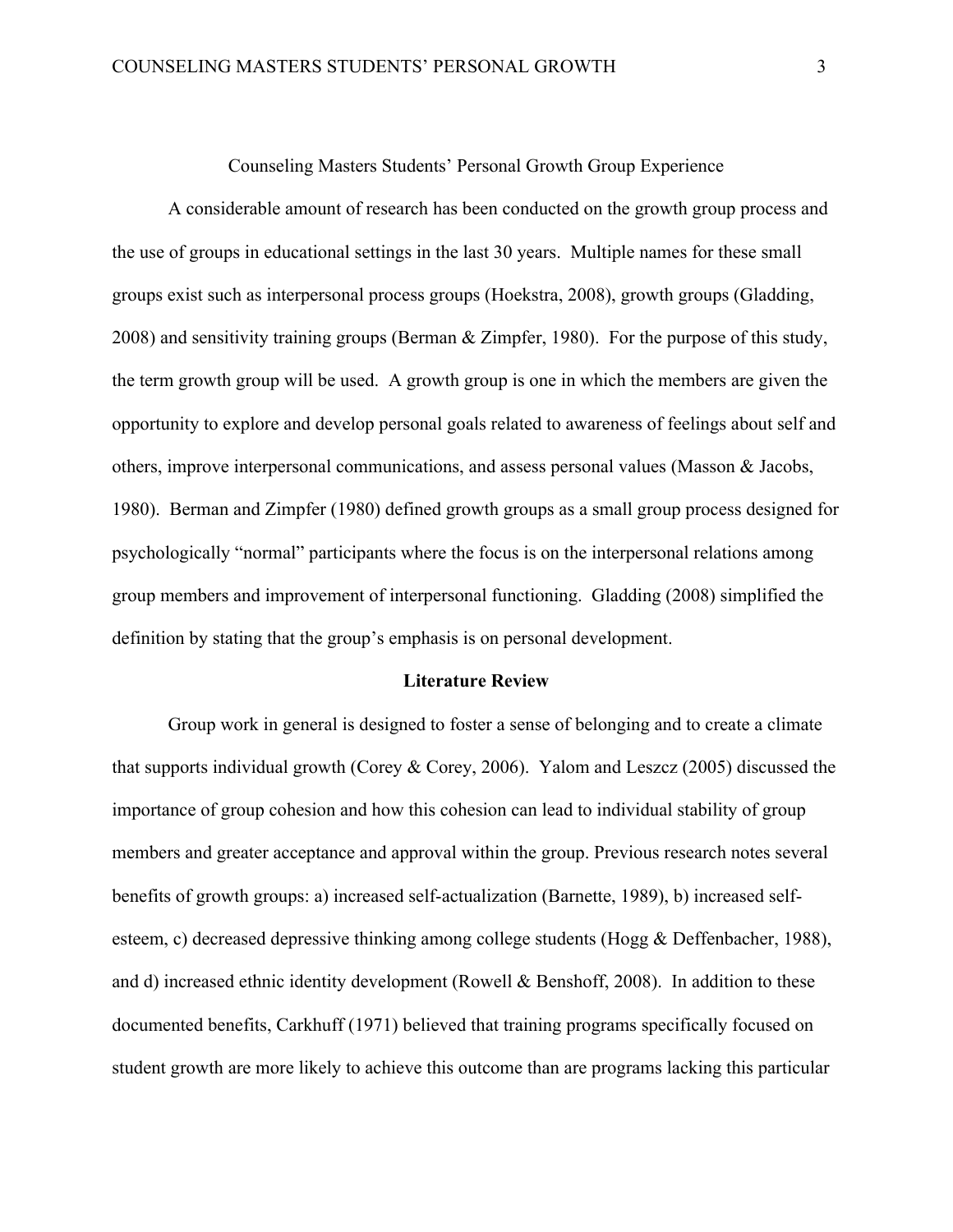focus. As an extension of Carkhuff's views, all counseling programs that are accredited by the Council for Accreditation of Counseling and Related Educational Programs (CACREP) require that students complete a growth group as a part of their academic experience. In addition, the Association for Specialists in Group Work (ASGW) also supports enhancing growth and awareness within counselor training through the use of group work (ASGW, 2007).

In order to better understand the impact that growth groups have on counseling master's students, it is necessary to understand their experiences in such groups. Ieva, Ohrt, Swank and Young (2009) explored how counselors-in-training make meaning of their personal growth group and how they perceived the experience of being a group member. The three themes that emerged from their study include: a) personal awareness and development; b) professional development; and c) programming, suggesting their experiences assist in meeting several of the goals of counselor trainees. One potential limitation of their study is that participants received credit towards a course requirement in group counseling, possibly influencing their feedback in the interviews. In an earlier study, researchers utilized natural inquiry in order to understand how students take their experiences from participating in a growth group, and use it in their preparation as counselors (Kline, Falbaum, Pope, Hargraves & Hundley, 1997). This particular qualitative study addressed the benefits of group members gaining transferable skills as an outcome of their growth group experience. The acquisition of these benefits was also linked to participation in the group setting. Even though the researchers did not facilitate the specific growth groups that these particular participants experienced, the researchers previously facilitated other sections of growth groups. Therefore, feedback and participation of the group members could have inadvertently been influenced.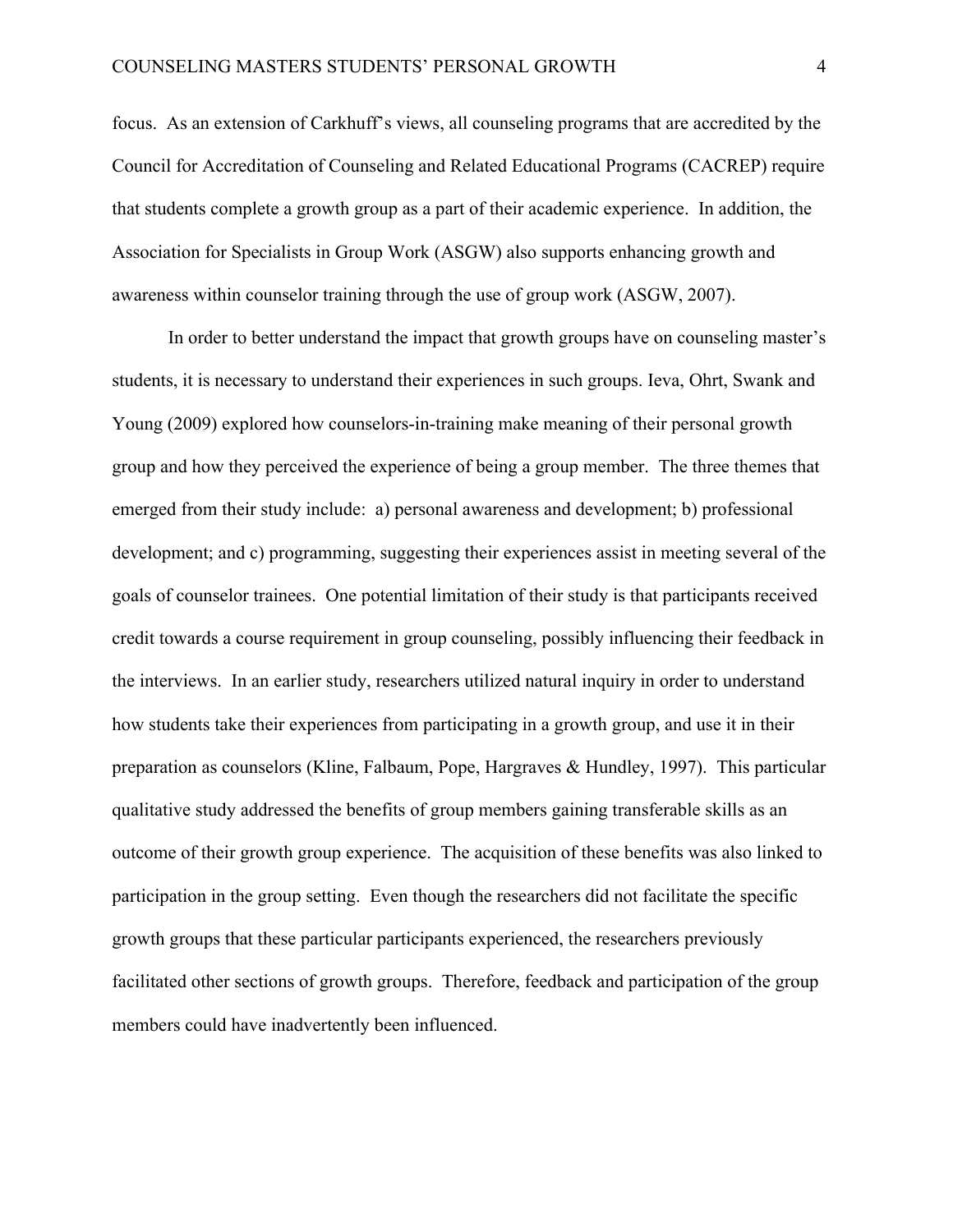Luke and Kiweewa (2010) also explored the experiences of counseling master's students who participated in a growth group by examining their required journal entries. Findings from their grounded theory study provide support for self-examination and introspection as outcomes of successful growth group experiences. As stated in the researchers' limitations section, the the course instructor reviewed the participants' journal entries, potentially limiting the trainees' ability to fully express their growth group experiences. In sum, recent studies on growth groups contribute to data on the overall essence of students' perspective of their experience when participating in these groups.

Research has identified multiple variables that have the potential to influence the growth group experience. Examples include: a) the type(s) of group and period of time meeting (Johnson & Johnson, 1979), b) the importance of preparation (Laux, Smirnoff, Ritchie, & Cochrane, 2007), c) the facilitation of enduring changes after growth group (Berman & Zimpfer, 1980), d) group participation (Kline et al., 1997) and e) effective leadership of growth groups (Anderson & Price, 2010). In a grounded theory study exploring personal growth and awareness of 14 master's level counselor trainees, four systemic levels emerged from the data (Luke & Kiweewa, 2010). The effects of the facilitator emerged in the fourth level, named *Supragroup*, which specifically encompassed facilitator interventions. Participants commented on specific facilitator interventions as having the potential to be both helpful and hindering. A few examples of helpful interventions included not filling the silence, pushing members to share, and providing specific topics for group members to discuss. Decreased structure as the group progressed had mixed reviews among group members, as some group members appreciated the freedom, yet others felt lost with the lack of structure. Finally, feedback involving bringing in a process observer was seen as hindering the group process. Another study using a mixed-methods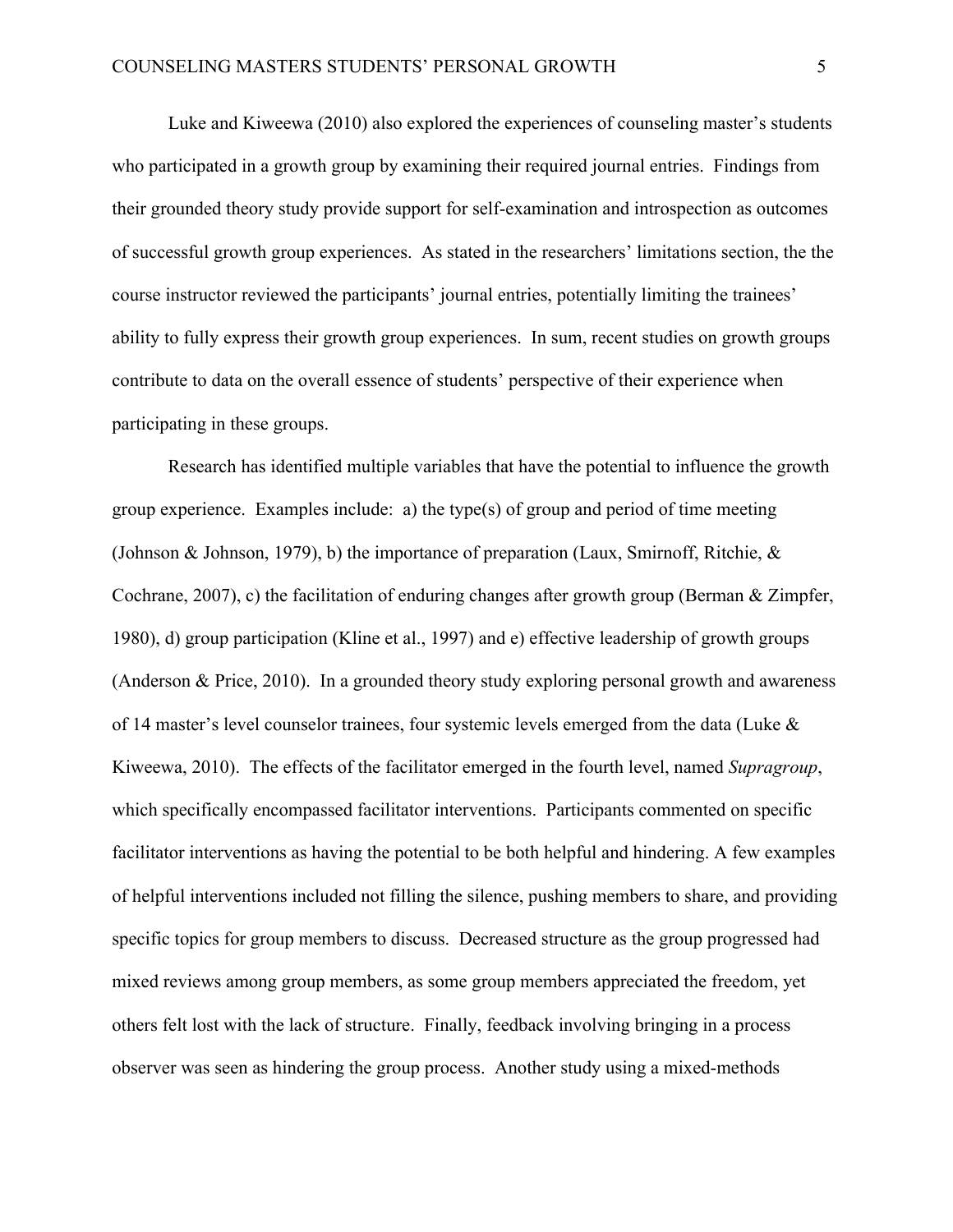approach also found the specific personality characteristics of the facilitators a contributing factor in the group's climate (Lennie, 2007). Along those same lines, group leadership can also play an important role in the effectiveness of a growth group. In examining interpersonal process groups in a behavioral setting, Hoekstra (2008) points out specific group leadership skills, such as flexibility, genuineness, and the ability to shift with the group process as key proficiencies. In regards to facilitator impact, Anderson and Price (2001) found that approximately one third of their 98 research participants had some trepidation concerning dual relationships and privacy concerns when involved in an experiential group. As a follow-up to their research, Anderson and Price (2001) recommend assessing how different levels of instructor involvement might affect students' learning in group settings.

As the aforementioned research has outlined, the leader can have a significant impact on the experience of group members. Another key ingredient of effective growth groups includes the level of clarity regarding the purpose of the group. Masson and Jacobs (1980) state that the clarity of purpose in the group is one of the key points of a successful group and that the group leader is responsible for clarifying the purpose of the group to the group members. This purpose also gives a framework of what will be occurring in group so members will know what to expect (Hoekstra, 2008).

#### **Rationale**

Overall, the majority of the evidence implies that growth groups have the potential to produce meaningful and positive outcomes. The most effective way to gain awareness of growth group outcomes, and to inform best practices, is to capture the voices and experiences of the growth group members themselves. In 1980, Berman and Zimpfer pointed out a gap in the existing research, stating that future research should include data on the experiences of persons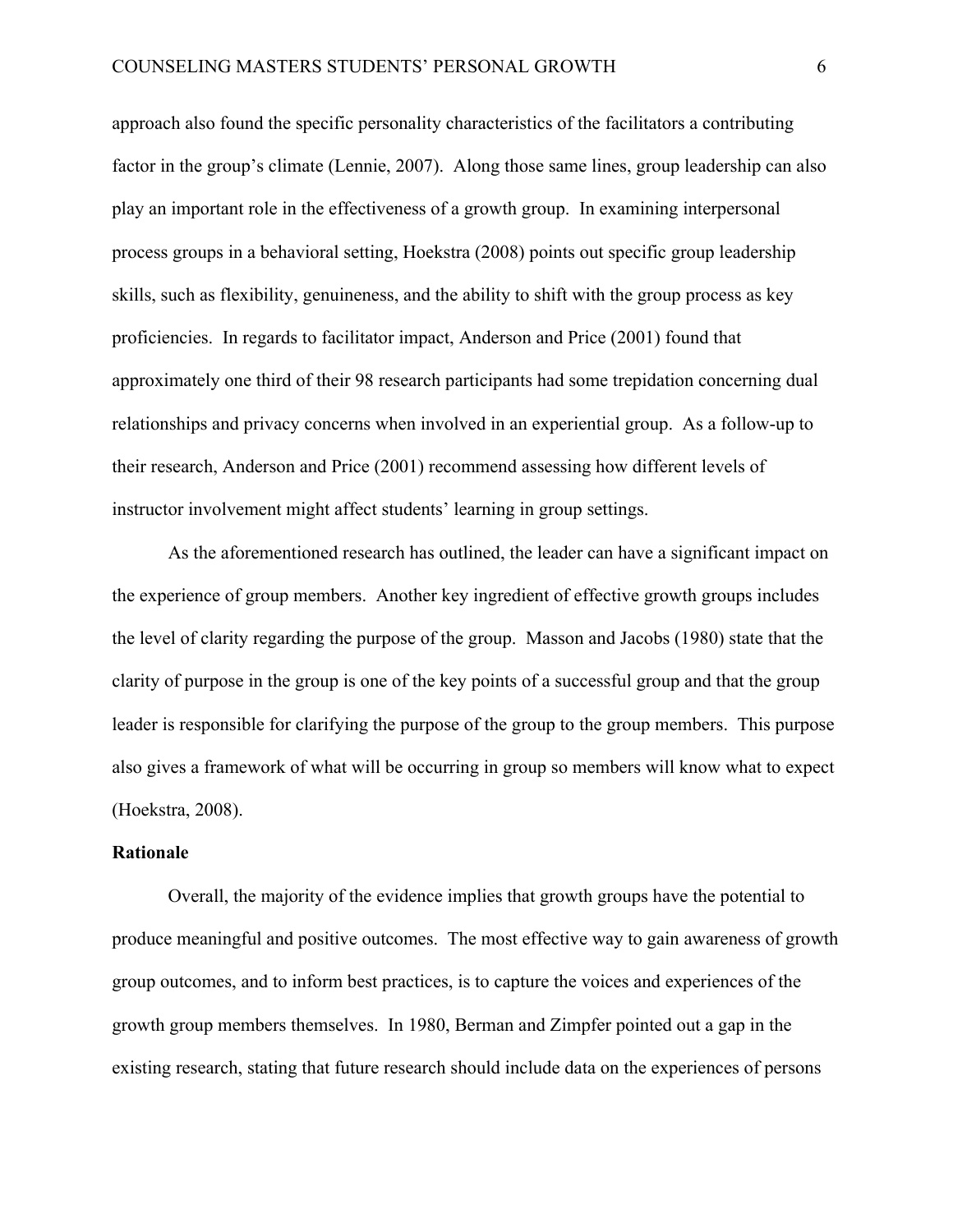in growth groups and the impact of their environment. Since then, there have been a few key studies that have used qualitative methods to explore the experiences of counseling master's students who participated in a growth group (Ieva et al., 2009; Kline et al., 1997; Lennie, 2007; Luke & Kiweewa, 2010). These studies have enriched the available literature and have assisted scholars and practitioners in obtaining a better understanding of participants' varied experiences. However, some researchers agree that further exploration is needed in order to understand students' perceptions of their growth group experiences and how their experiences can contribute to gaining a better understanding of both self-awareness and group process (Goodrich, 2008; Kline, Falbaum, Pope, Hargraves & Hundley, 1997). The specific viewpoint from the phenomenological tradition is that multiple realities from group members exist and are relevant in our research (Hays & Wood, 2011). Therefore, this study seeks to increase the understanding of such multiple realities and add to the literature on this topic. Thus, the purpose of this study is to further the knowledge and understanding of group process by including the voices and perceptions of group members regarding their experience, and to ascertain the overall essence of counseling master's students' perceptions of their growth group experience. This study is an extension of a pilot study that examined the overall perceptions of counseling master's students on their growth group experience at a large CACREP accredited comprehensive university in the Southeast. The pilot study revealed the need for further exploration into understanding group members' experiences in growth group.

#### **Paradigms/Traditions**

The qualitative tradition used for this research study was phenomenology. The phenomenological tradition was utilized in this study because of its natural similarity with the field of counseling. Specifically, understanding information about client experience is a large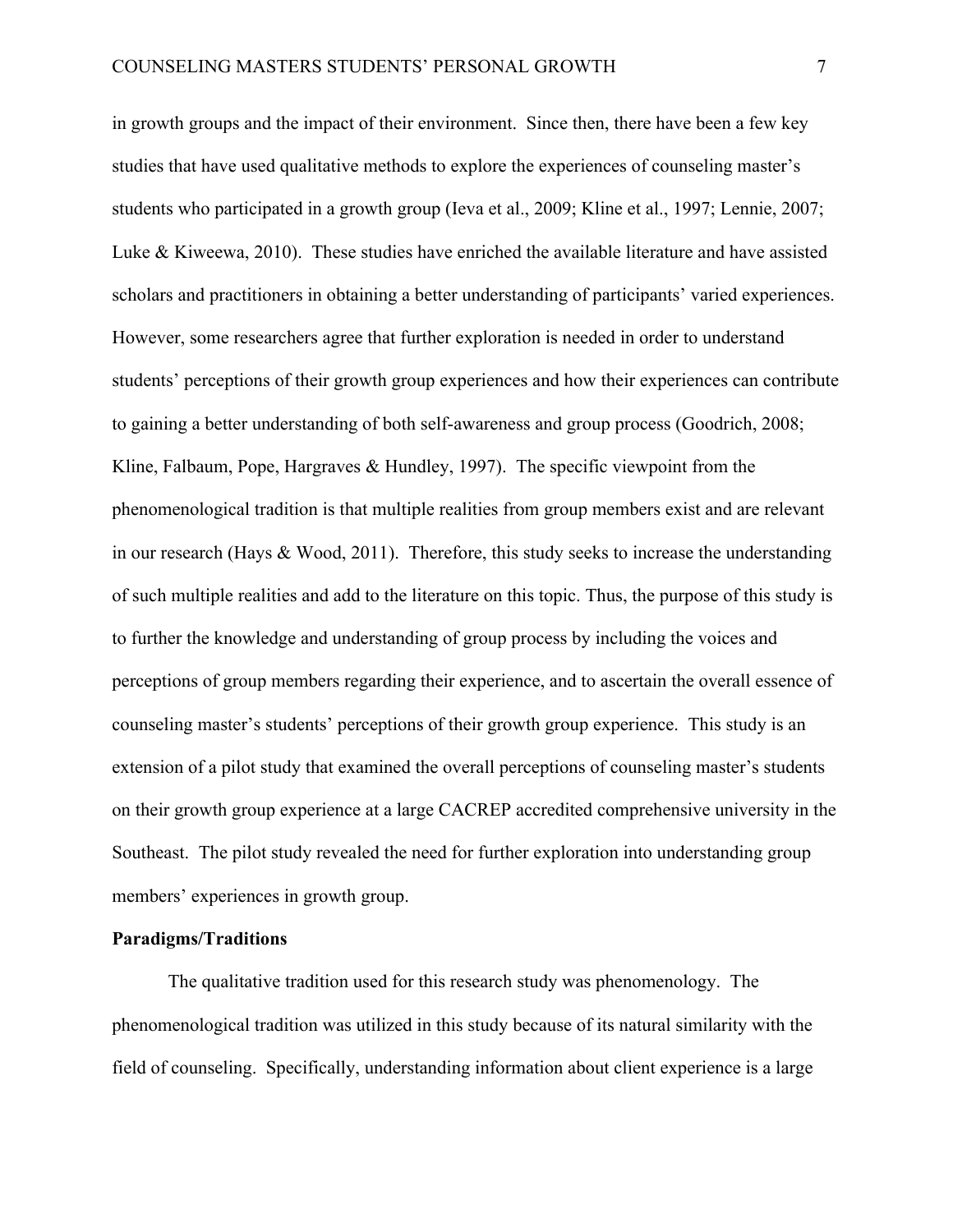part of practice as a professional counselor (Hays & Wood, 2011). As Patton (2002) noted, phenomenology is the essence of the meaning of an individual's lived experience. Further, the phenomenon in this study, the essence of the human experience regarding growth group, was described by each participant (Creswell, 2009). Using a constructivist framework, the purpose of this phenomenology is to understand the lived experience of counseling master's students' participation in a growth group, thus the focus is on experience and perception of the phenomenon. Ontologically, multiple perspectives on students' experiences in growth groups exist. These experiences were investigated and individual and collective meanings will be presented (Moustakas, 1994). Epistemologically, knowledge and meaning concerning growth group experiences were constructed through a dynamic interaction by both participant and researcher(Creswell, 2009). The axiology of social constructivism states that there is an emphasis on shared values and influence on the setting (Creswell, 2009). Therefore, in order to understand the experiences and perspectives of students' participation in growth groups, the data must reflect the participants' voices and describe both the role of the researcher as well as the setting.

#### **Research Question**

In a phenomenological research design, the primary research goals are to "…describe the meaning or essence of participant experience of a phenomenon" (Hays & Wood, 2011, p. 289). This design is useful when a phenomenon has been identified by researchers and when there are participants that can provide descriptions and perspectives related to their own experience of this phenomenon (Moerer-Urdahl& Creswell, 2001). Furthermore, "…the purpose of phenomenological research is to address questions that pertain to a lived experience in which answers can be derived from participants who have lived through that particular experience"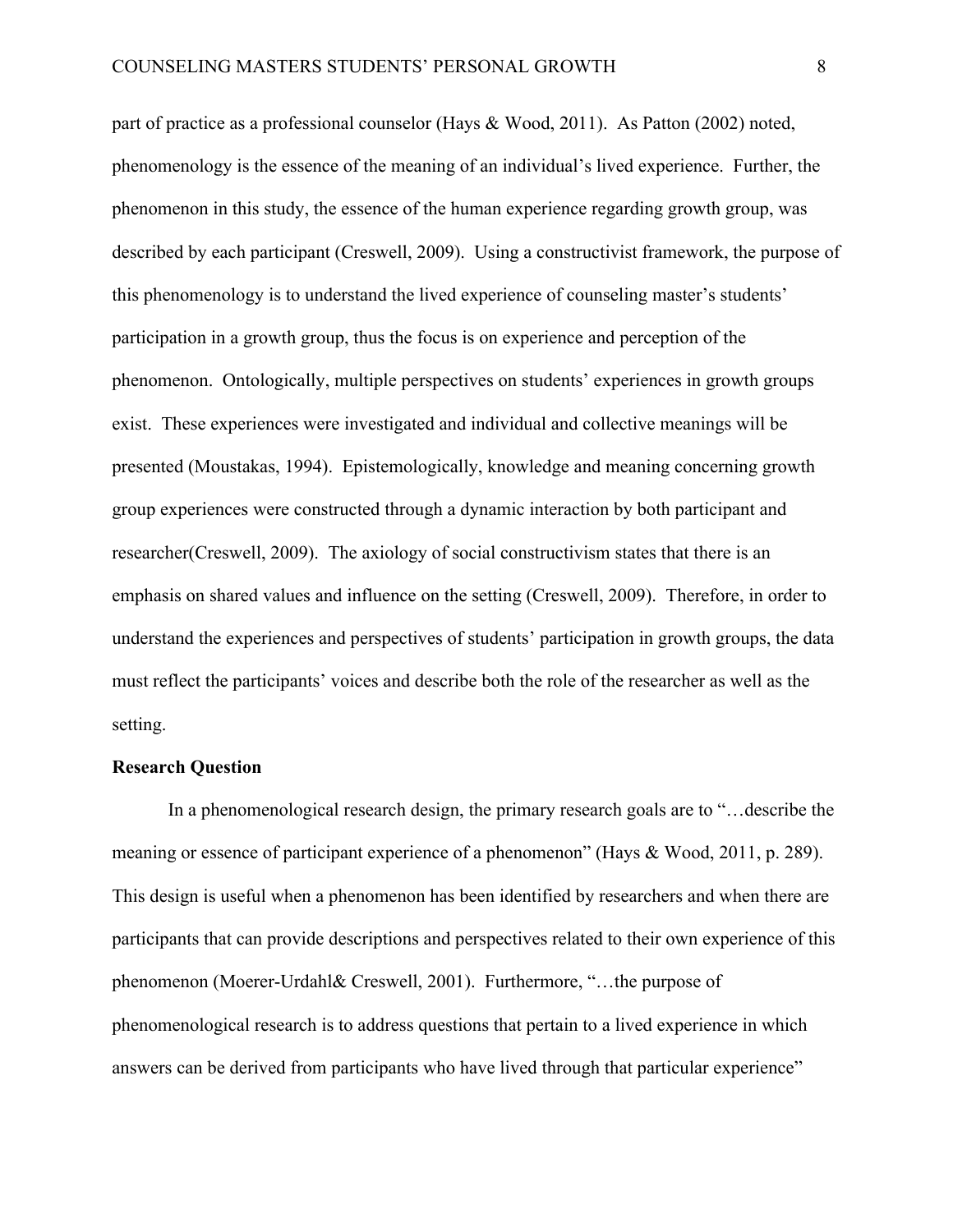(Christensen & Brumfield, 2010, p136). Thus, research questions that seek straightforward and mindful experiences from each participant are essential (Hays & Wood, 2011). Developing a set of research questions "…aimed at evoking a comprehensive account of the person's experience" and that guide the interview is an important method in a phenomenological design (Moustakas, 1994, p. 114). The core research question that remained "…viable and alive throughout the investigation" (Moustakas, 1994, p. 105) is as follows: What are counseling masters students' overall perceptions of their growth group experience? Guiding questions under this core research question included: (a) What were growth group participants experiences of their group leader? (b) What do students perceive to be the purpose of their growth group experience? (c) What effects, if any, do students reflect on multiple semesters after their growth group experience?

#### **Methodology**

#### **Procedures**

Students who were currently enrolled in a counseling master's program and had completed growth group within the past three semesters were recruited for their participation in this study. Participants were recruited through an e-mail including the parameters and purpose of the study. All participants, a total of 21 counseling master's students, had participated in a growth group within the past three academic semesters. Fifteen participants replied to the e-mail and indicated their preference of days and times available to participate, thirteen of which reported for participation at the agreed upon date and time. Assignment to participate in a focus group or an individual interview was ultimately decided by the dates/times each participant indicated through availability. For example, if multiple participants indicated a similar date/time, those participants ended up in a focus group together. Upon scheduling a meeting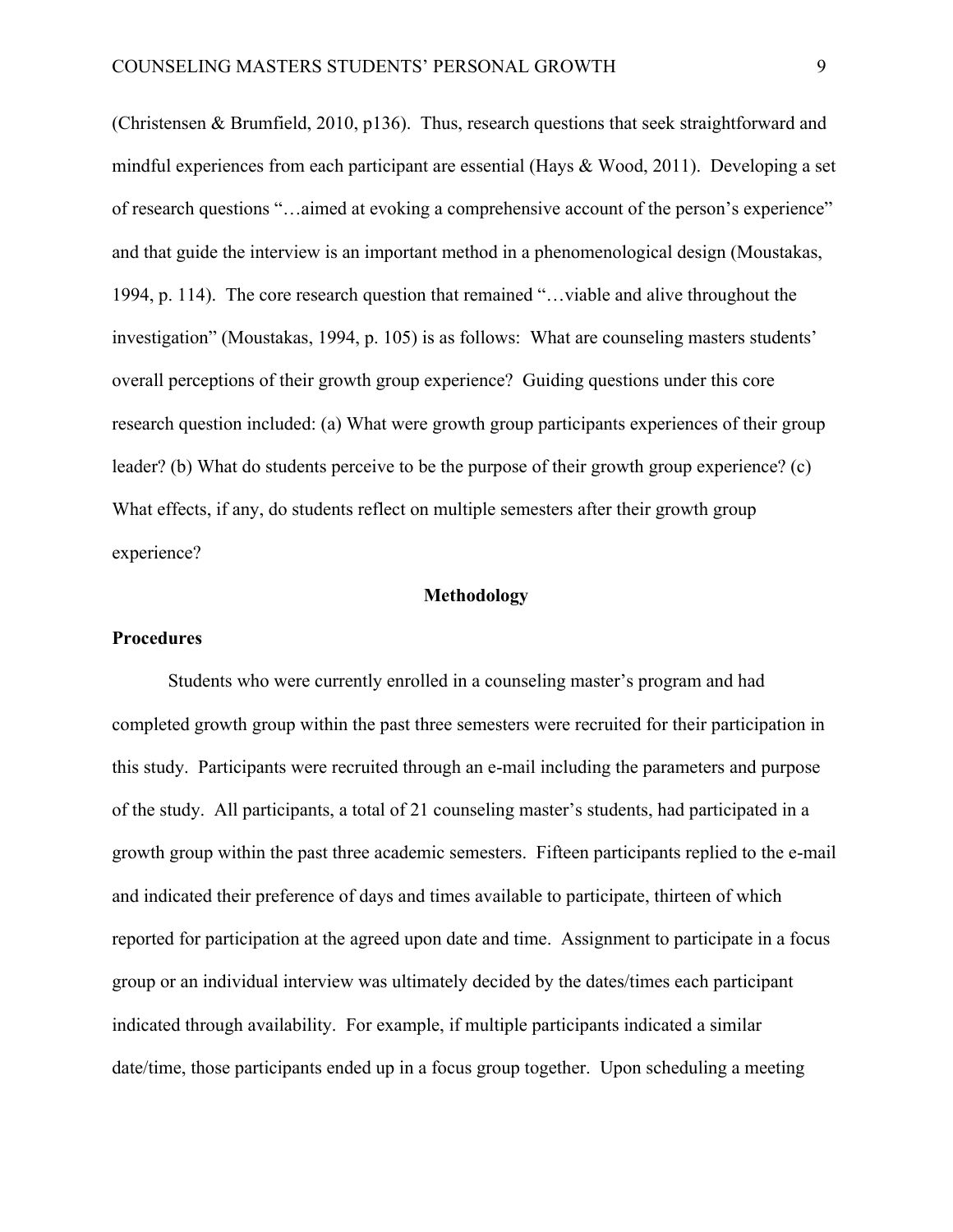time and place, each participant signed a consent form, which also outlined their consent to be videotaped during their participation; a demographic questionnaire was then completed by all participants. The demographic questionnaire included questions that focused on prior counseling experience, current work setting, and clinical interests, in addition to age, gender, and race/ethnicity. Either an individual interview consisting of 12 guiding questions, or a focus group consisting of seven guiding questions, was conducted (See Appendix  $A \& B$ ). Additional questions were also asked to gain an understanding of participants' diversity and aid in the conceptualization of multicultural implications. The interviews and focus groups took place over a three-week time period. Transcription, completed by an outside individual, occurred after all interviews and focus groups were completed. After all interviews were transcribed, each participant had the opportunity to review their transcript for accuracy and to make corrections, if necessary.

#### **Ethical Considerations**

Proper procedures for research utilizing human subjects were followed, including obtaining approval from the Institutional Review Board. Informed consent was solicited from each participant, each of whom was provided with the following: 1) an explanation of the purpose of the research, 2) the expected duration of participation, 3) a description of relevant procedures, 4) foreseeable risks and benefits to participation, 5) an explanation of confidentiality, 6) a description of the incentive, 7) researcher contact information, and 8) reiteration that participation was strictly voluntary, specifying the option to discontinue participation at any time with no penalty.

#### **Participants and Context**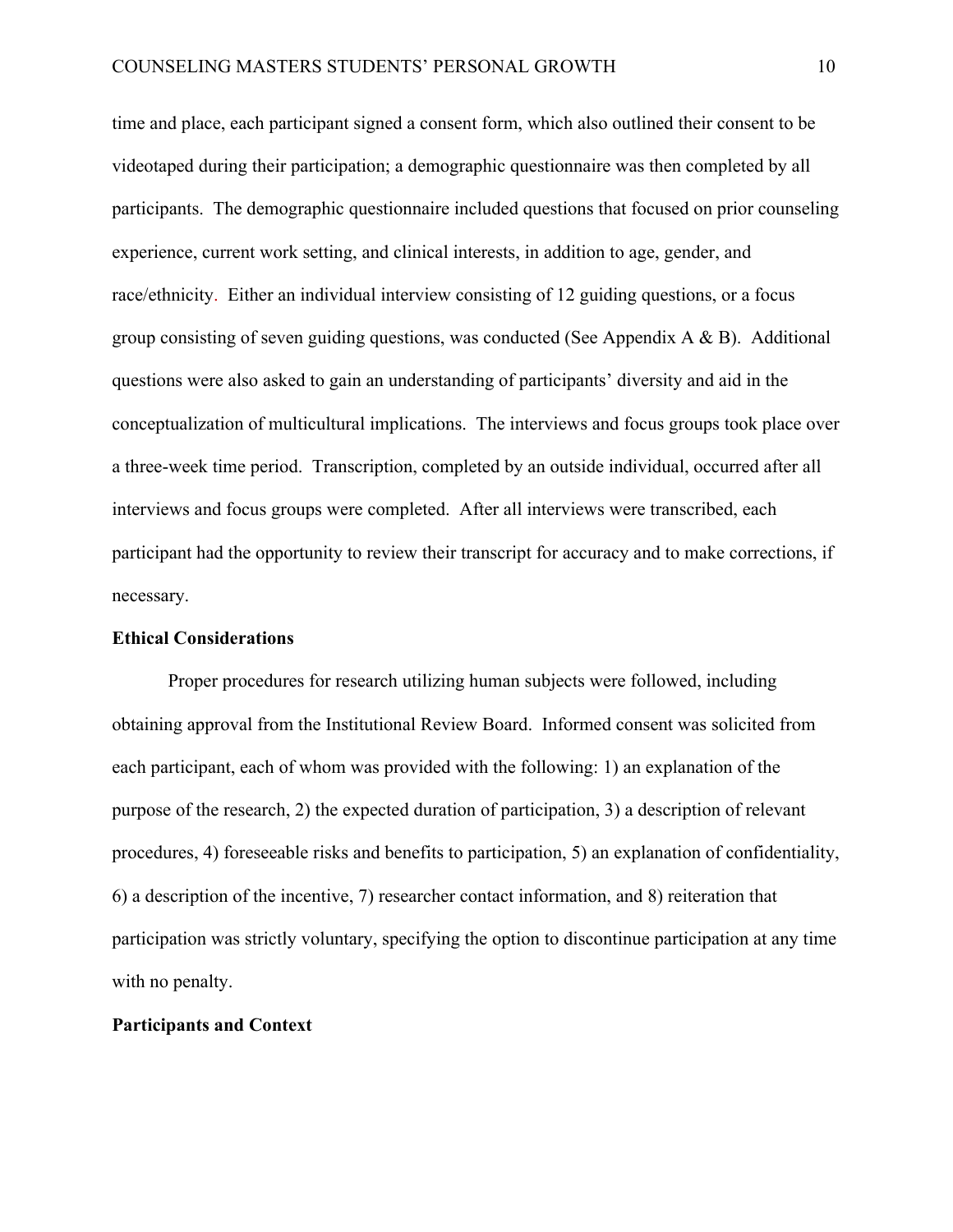Criterion sampling (Patton, 2002) was used to identify participants who had completed a growth group in the last three academic semesters. For the purpose of recruitment, the authors used the CACREP (2009) definition of a growth group, which includes a group of counseling master's students consisting of between 5-8 members who come together for a minimum of 10 scheduled hours over one semester. The growth groups in the current study were facilitated individually by a counseling doctoral student. The growth group was not connected to a course or an instructor, minimizing concerns related to confidentiality and dual relationships. Participant interviews and focus groups took place in a secure room at the university that is typically used for counseling sessions to ensure privacy.

Participants for this study consisted of 13 individuals who were currently enrolled in a master's counseling program. Polkinghorne (1989) suggests sample sizes of 5-25 in phenomenological designs, while Creswell (1998) recommends 8-10. Conversely, Wertz (1985) suggests that 1-6 participants may be adequate. Thus, because our number of participants was in the upper end of the ranges provided by other scholars, the researchers felt that 13 participants were sufficient for this design. Of those participants, 12 identified as female and one identified as male. Three participants identified as African American and ten identified as White/European American. Participants ranged in age from 22 to 31 years with a mean age of 24 (*SD* = 3.11). All 13 participants identified as heterosexual. When asked about religious/spiritual orientation, five individuals indicated Christian, two indicated Buddhist, and six indicated Other. With regards to group experience, nine participants indicated they had taken a graduate course related to groups/psychoeducational groups, one participant indicated he/she had completed undergraduate course work in groups/psychoeducational groups, one participant indicated both graduate and undergraduate coursework in the area, and two participants indicated no previous academic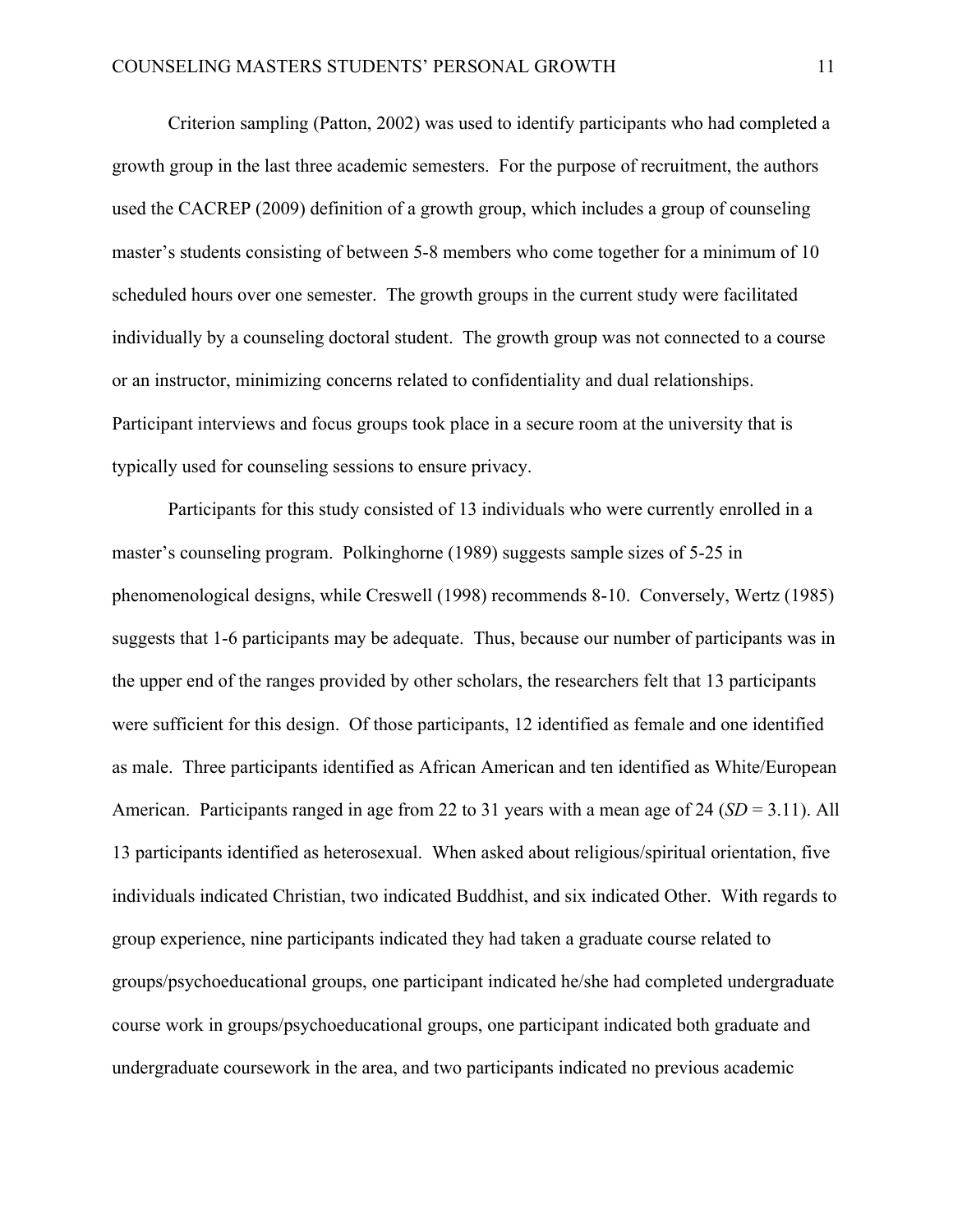training in group work.

When asked if the participants had experience leading a group, five individuals indicated *yes* and seven indicated *no* (one participant failed to respond). When asked if participants had personal counseling experience, 10 participants indicated experience in individual counseling and two indicated no experience (one participant failed to respond). With regards to program of study, six participants indicated school counseling track, six indicated clinical mental health track and one participant indicated college counseling track.

#### **Researcher Team**

The primary researchers who conducted this study were two White/European-American females. Both researchers had training in qualitative methods and had participated in other qualitative inquiry prior to the current research. In addition, both researchers indicated first-hand experience with and knowledge of the topic being studied, as both had participated in a growth group during their master's program and facilitated growth groups during their doctoral studies.

This prior experience by both researchers lends itself to potential bias on the researcher's behalf; however, these beliefs were discussed prior to and throughout the duration of the study, as is suggested by phenomenological design. Epoche process, or bracketing ideas, is important for this and other phenomenological studies in that prior experience, biases, understandings, and perceptions could influence the interview (Moustakas, 1994). As such, the previous experience has been acknowledged and bracketed for this study. An example of information that was bracketed and put aside was the researchers own personal experiences with growth group as a member and as a facilitator.

#### **Data Sources**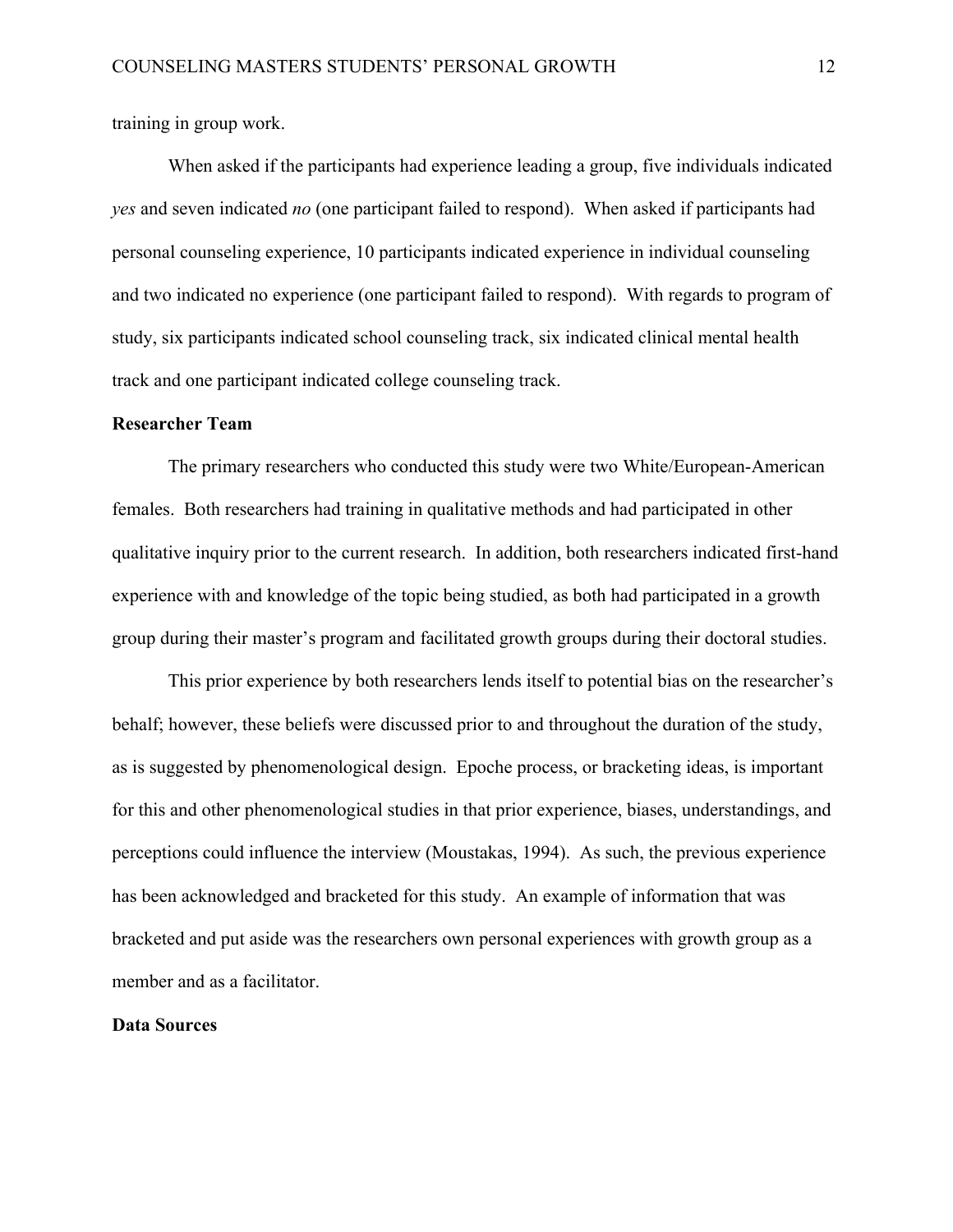Qualitative researchers often employ multiple means of data collection in an effort to enhance credibility (Newsome, Hays, & Christensen, 2008). Typically, phenomenological research primarily relies on individual interviews. However some researchers also use focus groups in addition (Christensen & Brumfield, 2010). Accordingly, the data sources included in this study were five one-on-one interviews, and three focus groups. The aim of the interview was to encourage each participant to describe his/her own experiences and impressions of growth group as a counseling master's student. Focus groups allowed for multiple perspectives from members who have shared a similar experience but who possess unique perspectives, which can provide new thoughts and ideas for researchers concerning the growth group experience.

**Focus group interviews.** Participants were a part of either a focus group or an individual interview. The focus group interview consisted of up to three individuals led by one of the two researchers, with a total of three focus groups. Sample focus group questions included: 1) What was your overall experience in your growth group? 2) What do you think was the purpose of growth groups? 3) Describe the dynamics between group members and the group leader? 4) What impact, if any, do you believe growth group has had on you? 5) What feelings arise when you think about your growth group experience?

**Individual Interviews.** Individuals whose schedules conflicted with focus group times were interviewed individually. A total of five individual interviews were conducted. Sample individual interview questions included: 1) How would you define growth group? 2) Describe the purpose of this growth group experience? 3) Tell me to what degree the purpose was achieved? 4) What impact, if any, do you believe growth group has had on you? 5) If I were to sit in on a group session what would it look like? 6) What feelings arise when you think about your growth group experience?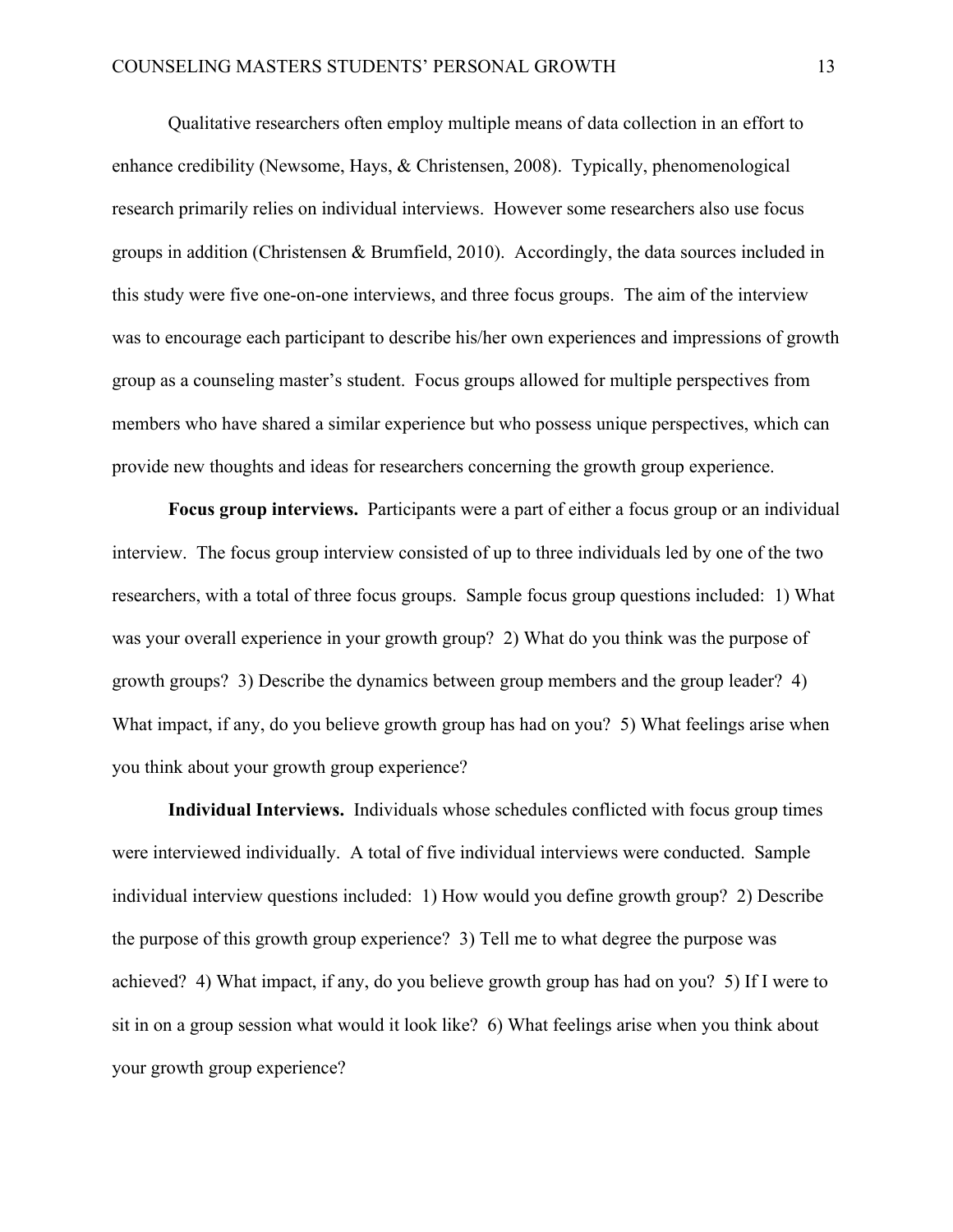#### **Data Analysis**

Phenomenological research calls for the interpretation of the experiences of participants through four major steps. Throughout this process, phenomenological researchers continually review and analyze the data (Christensen & Brumfield, 2010). The first step in phenomenological research is bracketing. Furthermore, in order to capture initial impressions and aid in understanding the essence of participant experience, the researchers met after each individual interview and focus group to discuss, bracket, and make memos about initial impressions. In order to capture non-verbal cues, focus groups and individual interviews were videorecorded. In one instance during an individual interview where a video recorder failed, audio recording was used. The interviews were then transcribed by an outside source. In accordance with phenomenological design, each experience is considered as a distinct and unique element that is particular to a study participant. "Overlapping or redundant statements are identified and reduced. The product of this reduction is the formation of textural and structural descriptions" (Phillips-Pula, Strunk, & Pickler, 2010, p. 68). Thus, the researchers independently examined all transcripts of both focus group sessions and individual interviews to identity all non-repetitive and non-overlapping statements in a process called horizontalization (Moustakas, 1994). Next, in a process called textural description, the researchers grouped information together based on meaning units in order to describe the multiple meaning and depth of the phenomenon being examined (Moustakas, 1994). Meaning units is a descriptive term that contains specific meaning relevant to the study. The final step in a phenomenological design involved conceptualizing meanings and essences by clustering them into themes (Moustakas, 1994). Accordingly, the researchers met multiple times to group information based on meaning units and to cluster those units into themes. The researchers then collapsed the resulting five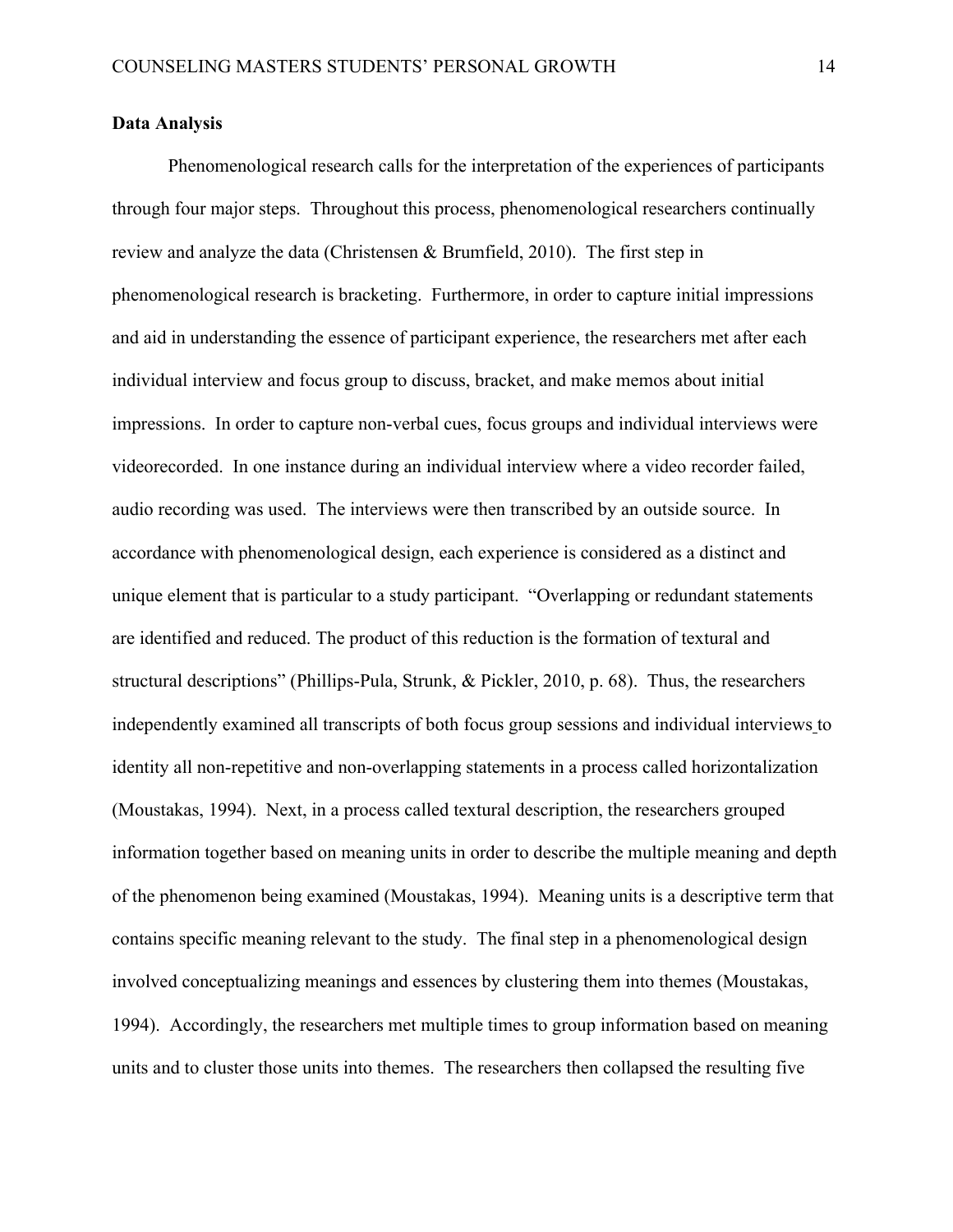codebooks to reach eight final themes with respect to the participants' experiences.

#### **Strategies for Trustworthiness**

Trustworthiness is the credibility and validity in qualitative research. Strategies for trustworthiness were used in order to eliminate bias and strengthen the study as a whole. According the Lincoln and Guba (1985), ensuring credibility is one of the most important factors in establishing trustworthiness. Increasing credibility and interval validity was addressed through prolonged engagement and member checking. Prolonged engagement by the researchers in terms of experience with the setting and context of the study assisted in establishing and maintaining rapport among the participants. Member checking was also incorporated into the data collection and analysis to ensure the participant's voices were accurately portrayed and to increase credibility. Data triangulation was established by using multiple data sources, both individual interviews and focus groups, in order to strengthen the study (Patton, 2002). The use of multiple methods compensates for the limitations of any one method in isolation and enhances the respective benefits of each method (Lincoln  $& Guba, 1985$ ). The codes were also triangulated by looking at both the process of the group experience and the individual experience of each participant. In addition, simultaneous data collection and analysis occurred to increase the study's dependability, as well as thick description to assist with transferability and credibility of the study. Finally, an extensive audit trail, which is a systematic method used to document the evidence, phases, and interpreted data, was gathered and gave great detail to the steps taken throughout the process of the research study.

#### **Results**

Participants' experiences in growth groups were varied. However, after bracketing, horizontalization, identifying meaning units (textural description), and creating a structural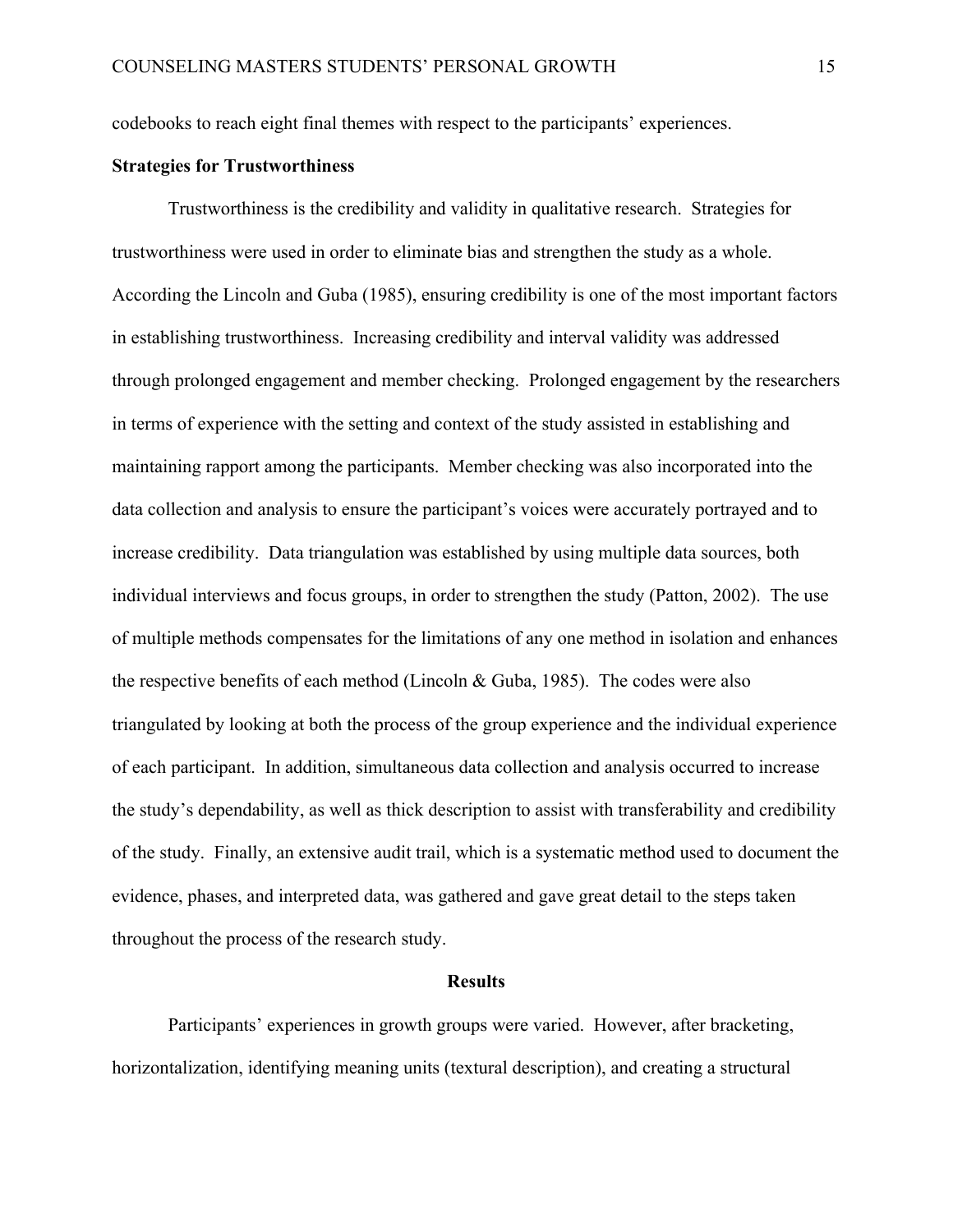description, eight major themes were constructed with respect to the participants' experience. These themes were: 1) conceptualization of growth group, 2) growth group experience, 3) group format/structure, 4) impact on self, 5) feelings associated with experience, 6) facilitator impact, 7) conflict dynamics, and 8) ideas for improvement.

#### **Theme One: Conceptualization of Growth Group**

This theme primarily captured participants' personal definitions and conceptualizations of growth group, and encompassed four meaning units: a) *Personal development,* b) *Building relationships,* c) *Introduction to group experience,* d) *Unknown/unaware*.

In regards to the *personal development* meaning unit, many individuals discussed that their conceptualization of the purpose of growth group was to encourage personal growth and development. One participant stated, "So, I kind of got the feeling that it was more about growth. It was about understanding yourself." A focus on others was the second meaning unit of *building relationships* that was noted in participants' responses, in which the concept of meeting people and 'building relationships' emerged multiple times.

The third meaning unit associated with the first theme is *introduction to group experience*. Participants' responses referred to having the experience of being in a group, learning about group stages, and observing the group leader. One participant stated "It was supposed to help us kind of get an idea of what being in a group feels like and you know at least kind of see some of the stages of being in a group." The fourth and final meaning unit in conceptualization of growth group was *unknown/unaware*. The responses in this unit outlined participants' lack of conceptualization or lack of definition for growth group. Responses containing variations of "unknown," "unaware," "don't know," and "lacked a purpose" were coded under this final subcategory.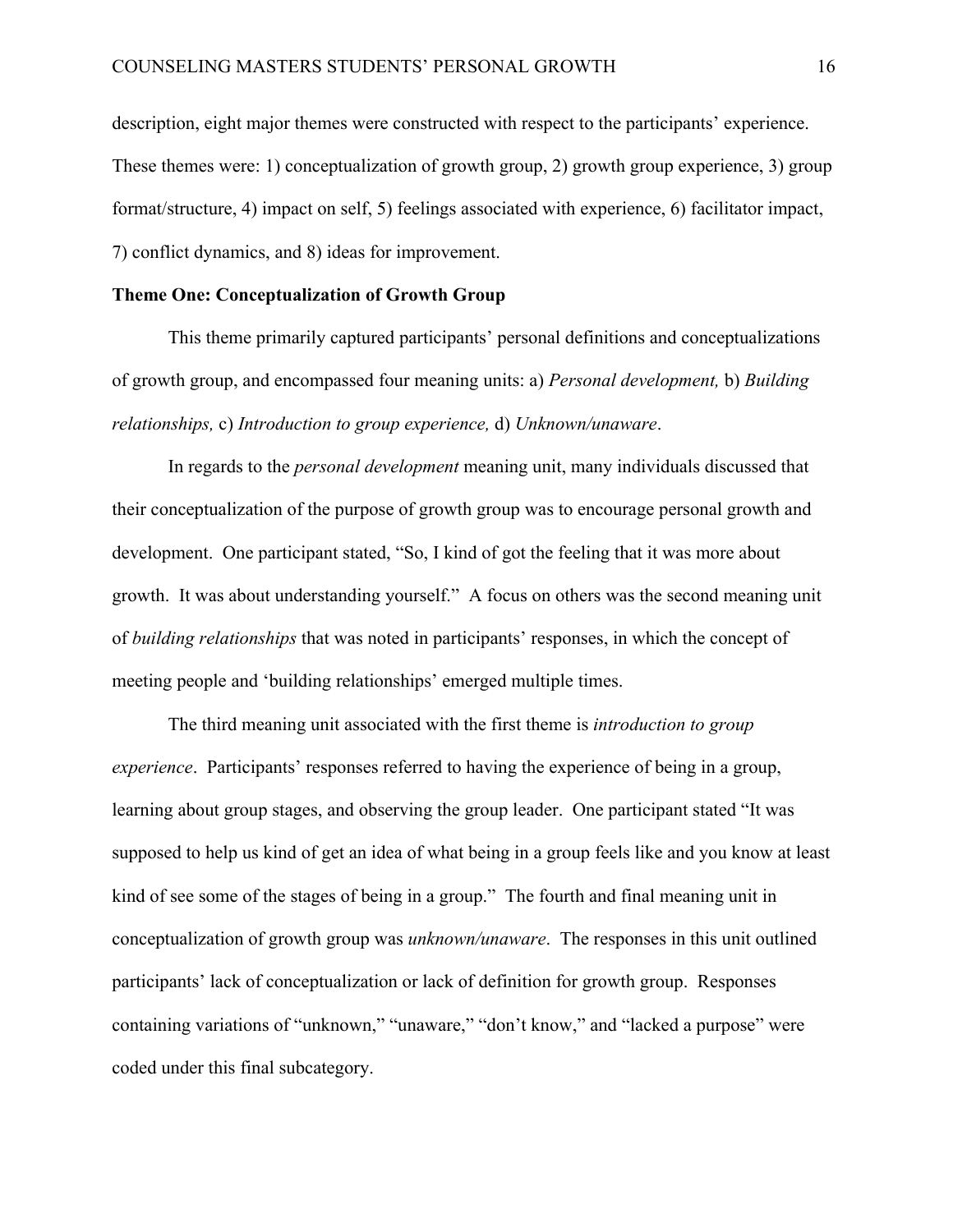#### **Theme Two: Growth Group Experience**

*Negative to positive, insignificant,* and *awareness* were all meaning units that made up the second major theme of growth group experience. *Negative to positive* encompassed participant responses that focused on initially associating negative feelings with growth group, but ending with a positive experience. One participant stated:

Well at first I was like why are we doing this? You know like what is the point? This is just extra time. It was like, okay this is a requirement and we aren't getting credit for it. And a lot of other people were saying stuff like that so it kind of rubbed off. There were just a lot of negative feelings going into it, so unlike a lot of people I was like "ohh its okay." I only had one class at the time so it wasn't that big of a deal. But I felt like everyone, the group as a whole at the end was almost like in love with the group. They loved coming in and having, kind of like an escape from classes and from studying, and just a way to vent. And finding out… For me personally it was great…

The second meaning unit in the theme of growth group experience was *insignificant*. Responses that elicited this meaning unit were responses that referred to participants' being bored, having "too much technical and surfacy stuff" in group, and having the group feel "redundant," as if participants were "just treading water." Other participants reported simply having a neutral experience.

*Awareness* was the third and final meaning unit that made up the second theme. This unit included participant responses detailing increased awareness of self and others, as well as multiple responses indicating a sense of enhanced multicultural competency. One participant discussed the latter: "It kind of increased my patience for um not really those who are different,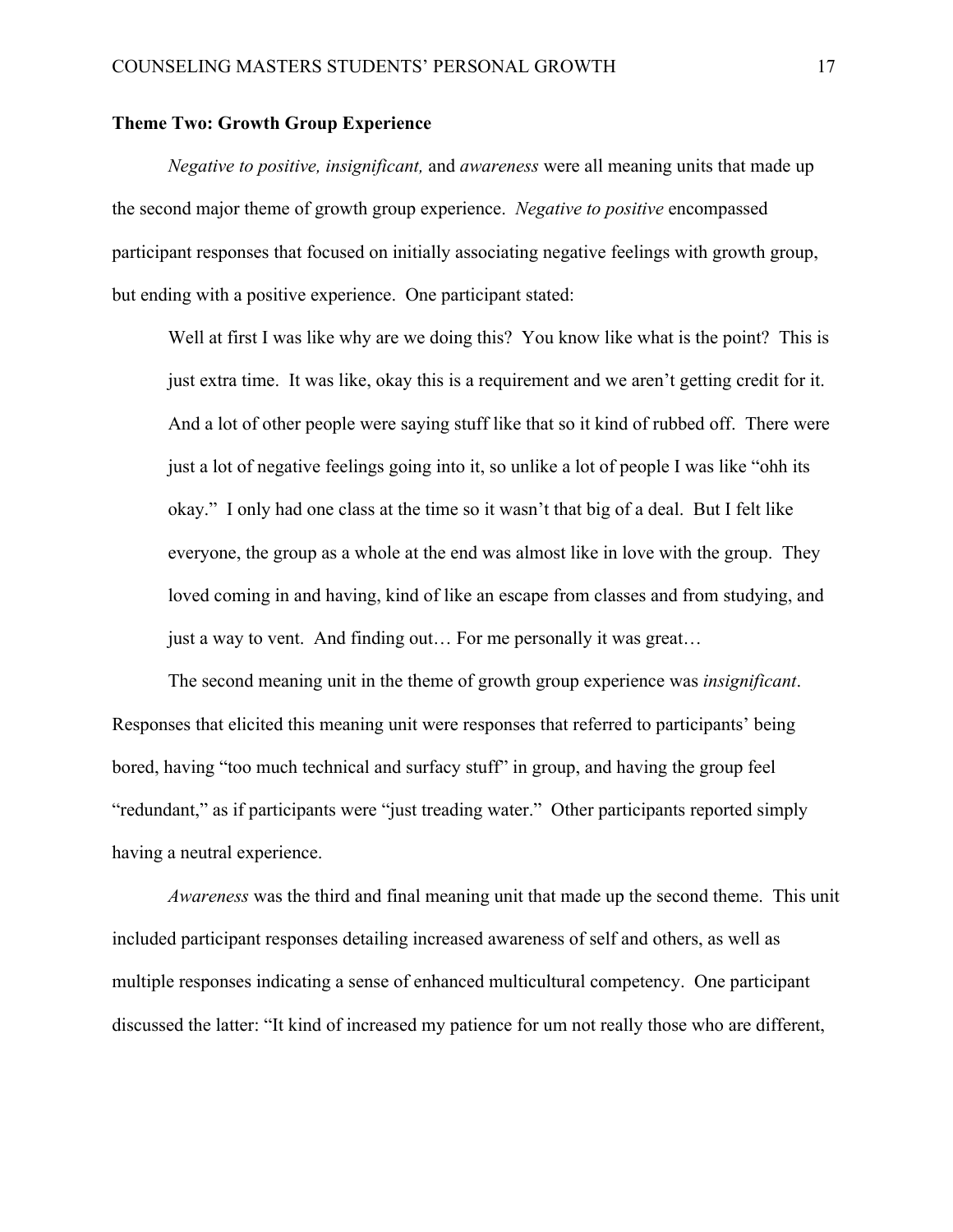but for those who are different not in the cultural aspect of it all but I guess in the behavioral aspect it." Another student discussed tolerance:

I have more tolerance for those people in my classes. Because I think that if I didn't have growth group then there wouldn't be a tolerance for one or two people that I wouldn't have had. And think that it's good because some people can come off, like they said that I came off very aggressive, and a girl said that she learned a lot from me because she realized that I wasn't that way. Umm and I learned that she could come off very judgmental, and she doesn't mean to be judgmental it's just the ignorance of certain things coming from wherever whenever. And that's a part of opening up my tolerance. …and learning about people and where they come from because it helped me gain a better understanding of their perspective.

#### **Theme Three: Group Format/Structure**

Two meaning units of *structure* and *setting* were present in this major theme. Responses that discussed structure and agenda were included in the structure meaning unit. Structure was noted multiple times. A few participants noted that the structure was constricting and stated that the group felt forced when there was a set agenda by the facilitator. It was noted that there was too much structure and too much agenda present. Other participants noted that the groups had no agenda and they would prefer more structure. Information regarding format and setting of group, such as room conditions or time group was held, was coded under the *setting* subcategory. One participant noted that the setting was unimportant to the experience while others indicated the setting was "too cold," the time was not convenient and that time boundaries were not respected. **Theme Four: Impact on Self**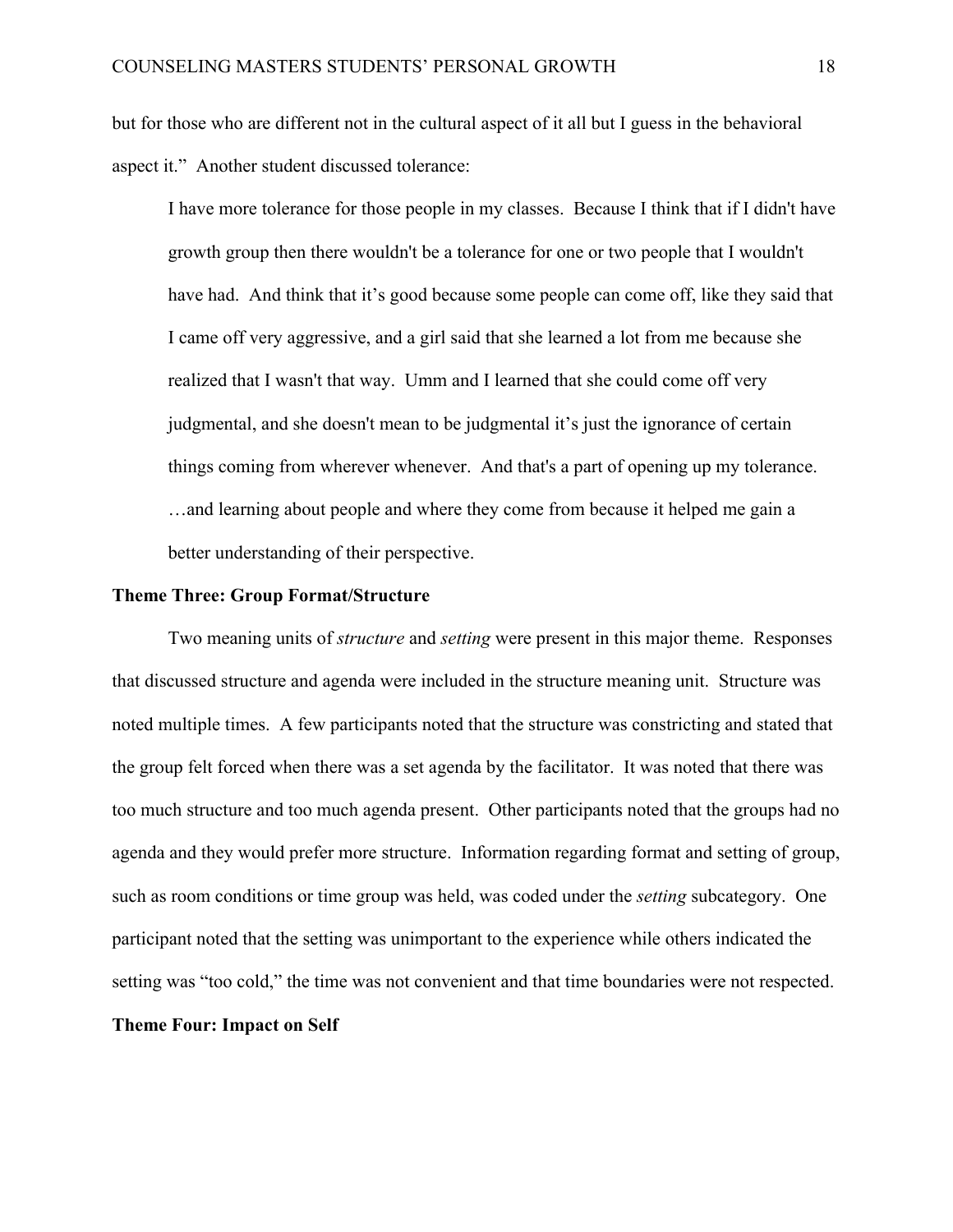This theme entails two meaning units: *self-exploration/growth* and *understanding group dynamics*. *Self-exploration/growth* describes the impact growth group had on the participants in regards to self-exploration, growth, challenge, and personal development. For example, many participants noted that self-exploration and growth were important aspects of growth group, and one participant shared her personal challenge within herself in this regard:

I opened myself up and I shared. And even if I was a little uncomfortable with another person, I didn't say 'oh, I can't go anymore and just do it next semester.' I kind of stuck it out, and I was proud that I stuck it out until the end. I think I played a pretty active role. Another comment addressing the personal challenge aspect states "You get out what you put in."

*Understanding group dynamics* was the second subcategory and encompassed participants' responses related to growth groups, academic classes on groups, group dynamics, and stages of group. Participants noted that by having the growth group experience, they were better able to understand groups in general. For example, one participant noted:

I didn't know about the group process and I wasn't aware of the group dynamics… I wasn't aware of the dynamics that were occurring. It was like a fresh look. And then once I had group I understood it and I was able to look back and be like 'oh that's when that happened and that's when that happened.'

Another participant further illustrated this concept with the following quote "I didn't really appreciate growth group until I got into group [class]."

#### **Theme Five: Feelings Associated with Experience**

The two meaning units making up this main theme are *positive* (noting positive feelings) and *negative* (noting negative feelings) associated with growth group. Many positive feelings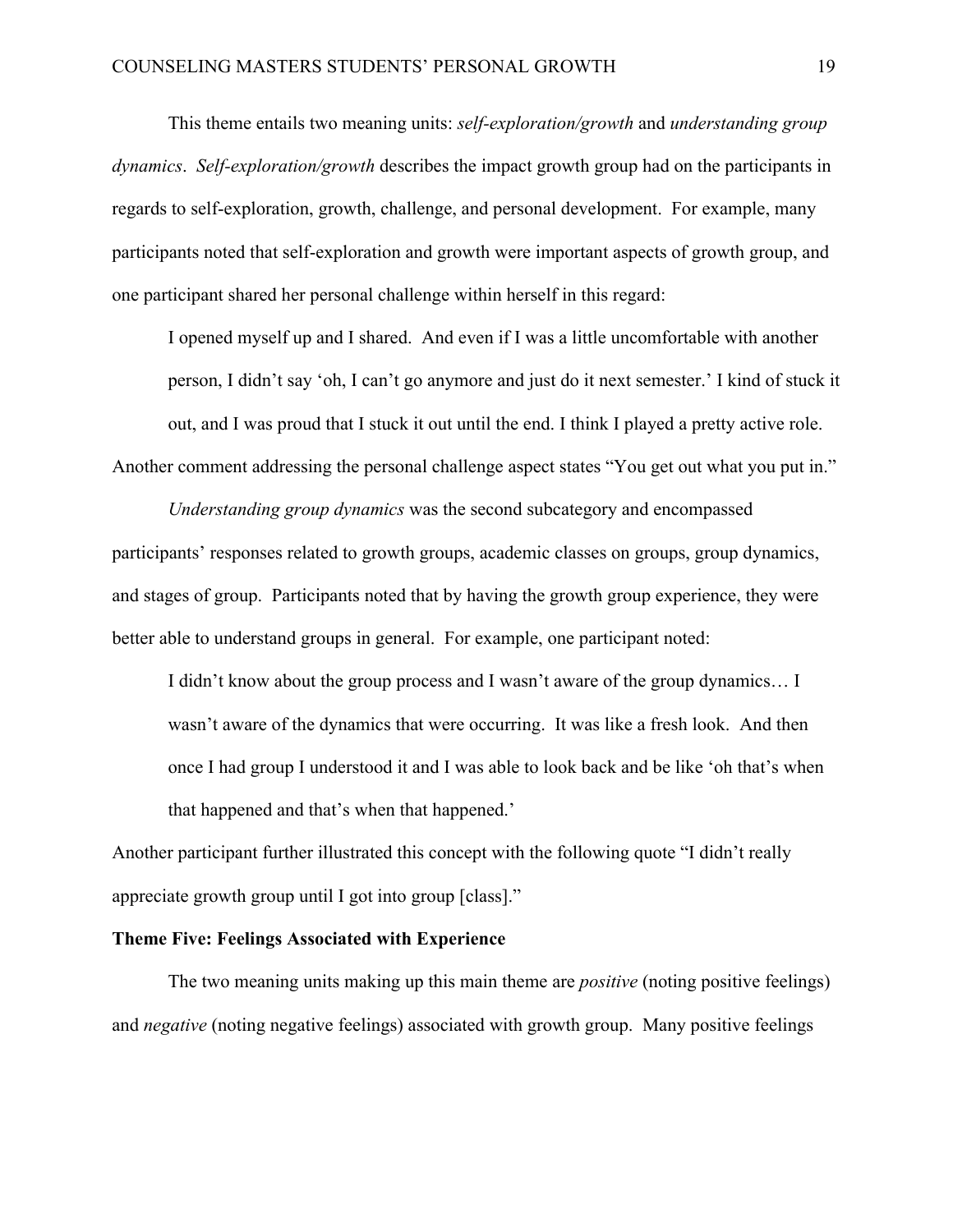were shared. Negative feelings were also shared. Participants' stated positive and negative feelings are displayed in Table 1.

#### **Theme Six: Facilitator Impact**

This theme addressed the impact of the group facilitator on group members and the experience itself. Three meaning units of *positive impact, no impact* and *negative impact* were noted. *Positive impact* encompassed responses that discussed how the role of the facilitator influenced the growth group experience in a positive manner. Participant responses suggested that the relationship with the group leader impacted the overall experience. For example, participants that connected with their group facilitator tended to have more positive experiences and discussed growth group in a beneficial light. One participant stated:

I mean being in different groups from afterwards I realized how influential she [the group leader] was. Because I have had groups since then where I didn't really care for the group leader and it really affected if I participated and how much I really shared. Another positive impact was noted when a participant shared:

She [the group leader] made me feel really comfortable. She was really at ease and she was very warm and welcoming. I think that I identified more with her than the other people in the group. So she helped make me feel just more comfortable and able to warm up to everyone more easily.

The meaning unit of *no impact* was acknowledged when participants stated that there was "no effect" and when participants noted no particular connection with the group leader. *Negative impact* was coded when participants discussed their relationship or feelings toward their group leader in a negative way (e.g., trust in group process/group leader, issues with surface-level talk, and structural concerns). When participants discussed how conflicts were handled, one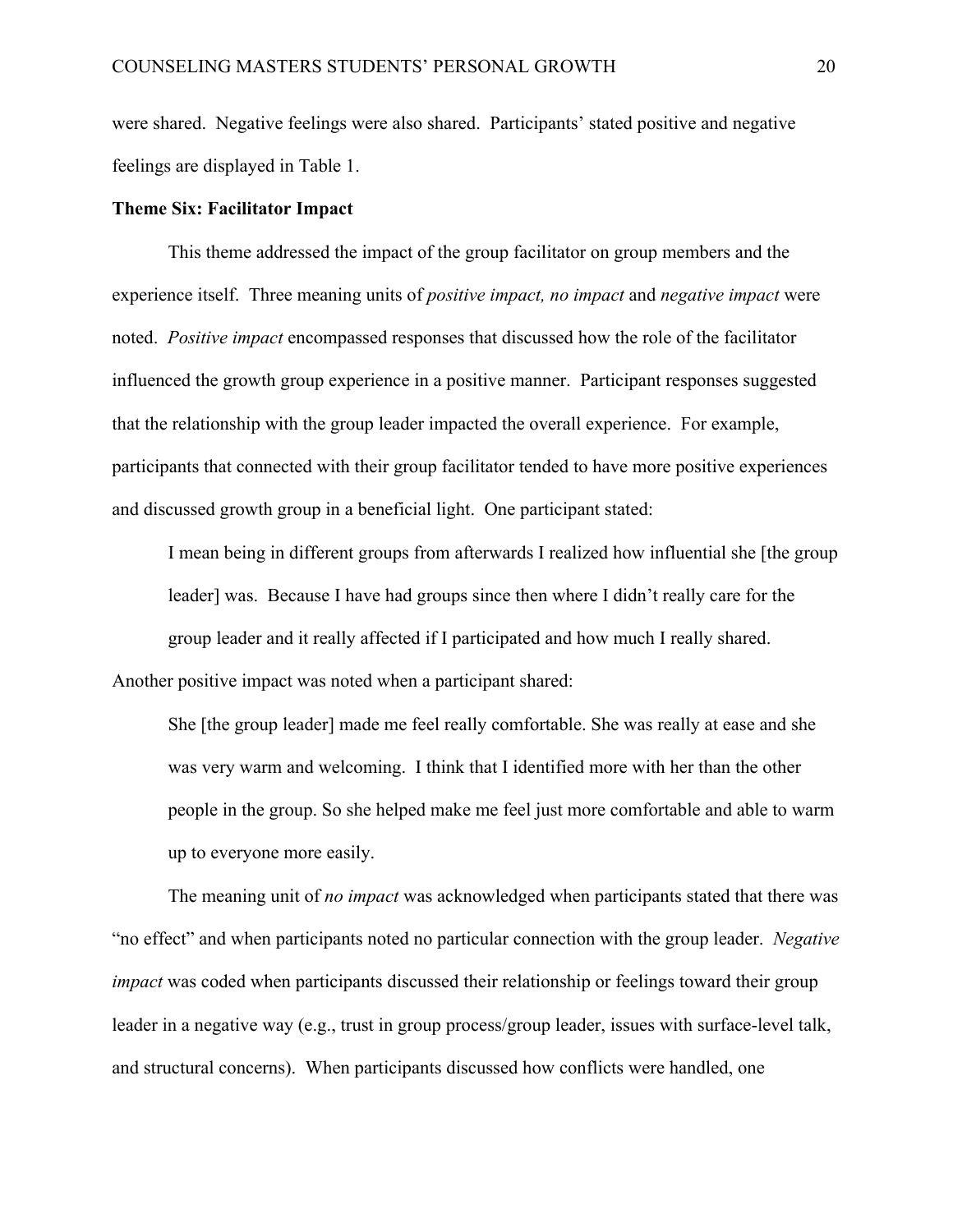participant stated that a particular conflict was not talked about in group and was instead discussed outside of group by group members. She stated "I don't think that my facilitator would have been comfortable confronting it. She was very non-confrontational." Additional negative impacts in terms of trusting the group facilitator were noted in another participant's comments:

Some people were frustrated that she would call people out or that she would call on people, because that wasn't like what we learned for a group to be. It was like when you feel like sharing you share. The fact that she would make everyone have a turn, I know that people didn't like.

Another participant noted that she felt the facilitator "helped to facilitate our surface level" and this was also noted as a negative impact.

#### **Theme Seven: Conflict Dynamics**

Conflict dynamics referred to conflict during the growth group process and how conflict was handled in the group. *Interpersonal* was the first meaning unit of this theme, and noted participants' responses to internal conflict arising during the growth group experience. The second meaning unit was *ignored,* which refers primarily to conflict that was brought up during group and was ignored by the group members and facilitator within the group setting. One participant describes conflict as follows:

There was one girl in our group who was very like…umm…she was off-putting and kind of aggressive. We didn't really handle it. Some of the members emailed the facilitator to say like something needs to be done, because she would say inappropriate comments or someone would cry and she would laugh like it just didn't flow very well. Umm… and I don't know if somebody talked to her, but we all saw that she kind of just settled down.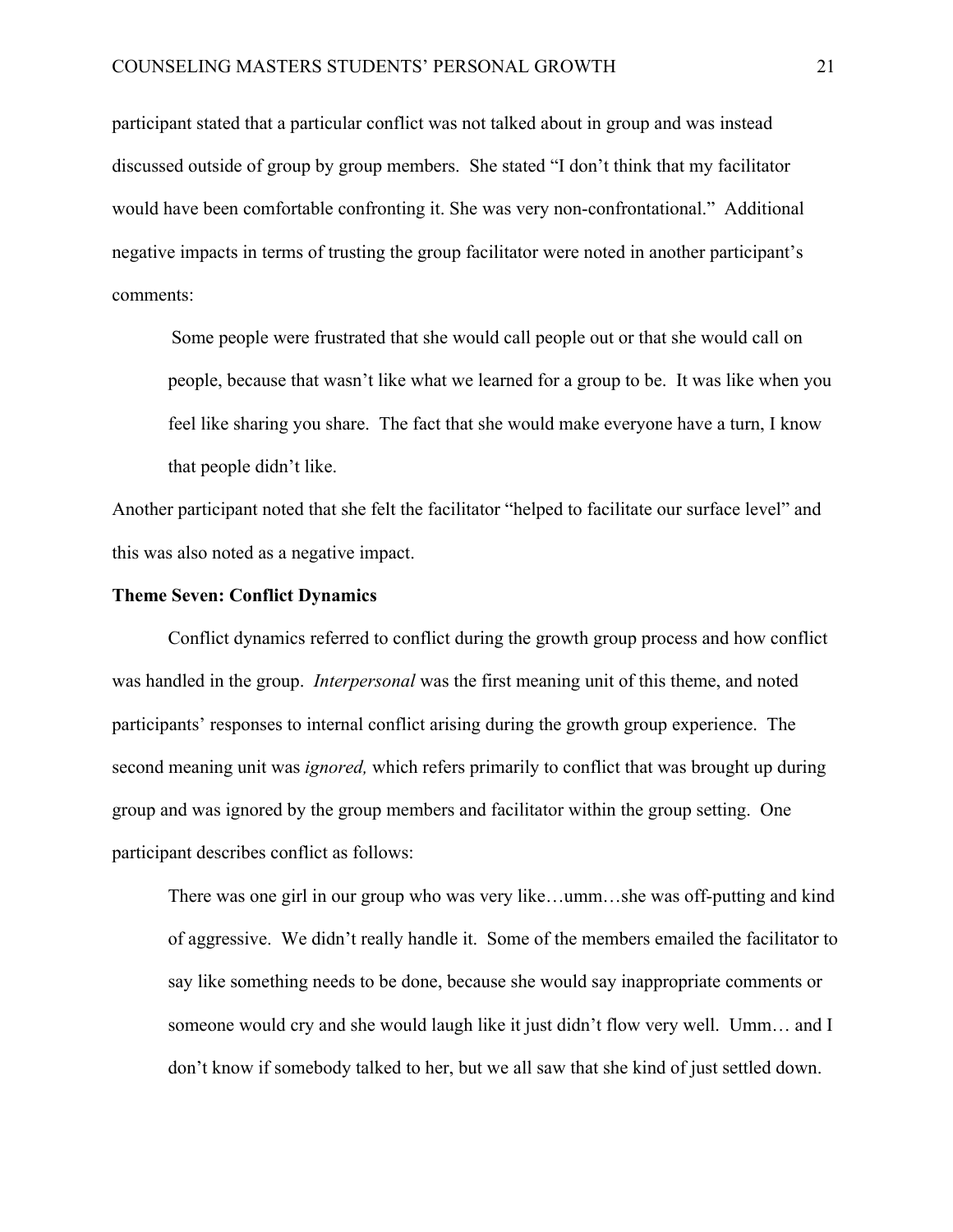Like I don't know if somebody did talk to her or if she just realized what was going on or maybe that was just her resistance, I'm not quite sure, but it did get better.

In another example:

People just shut up and stopped talking about it kind of thing. We just kind of nipped it in the bud; it wasn't really worked out, I guess the people just didn't really wanna talk about it anymore or resolve it in the group.

The third meaning unit was conflict that was *handled by group*. This category included responses that discussed the group members handling the conflict within the group setting. Responses indicated multiple conflict dynamics and various ways these were addressed according to the participants in the current study.

#### **Theme Eight: Ideas for Improvement**

Participants noted ideas for improvement throughout their interviews or focus group sessions. When asked, "If growth group could have been perfect, what would it have looked like?" participants noted several ideas. These ideas represented the meaning units of *increased participation, common focus/topic,* and *structure*. Participants' responses that suggested more participation or participation from everyone were extracted into the meaning unit *of increased participation.* Having a *common focus/topic* addressed having a chosen topic to guide the groups. One participant stated, "…actually having a topic or something to work on like maybe I know we are all masters' students but that's not really a topic - that's not really a focus." Additionally, another participant commented:

All the groups I have either participated in or lead in certain situations it's all been about some other type of shared experience or a common topic …and it seems much more productive because there is a purpose behind the group and yeah, I felt like that was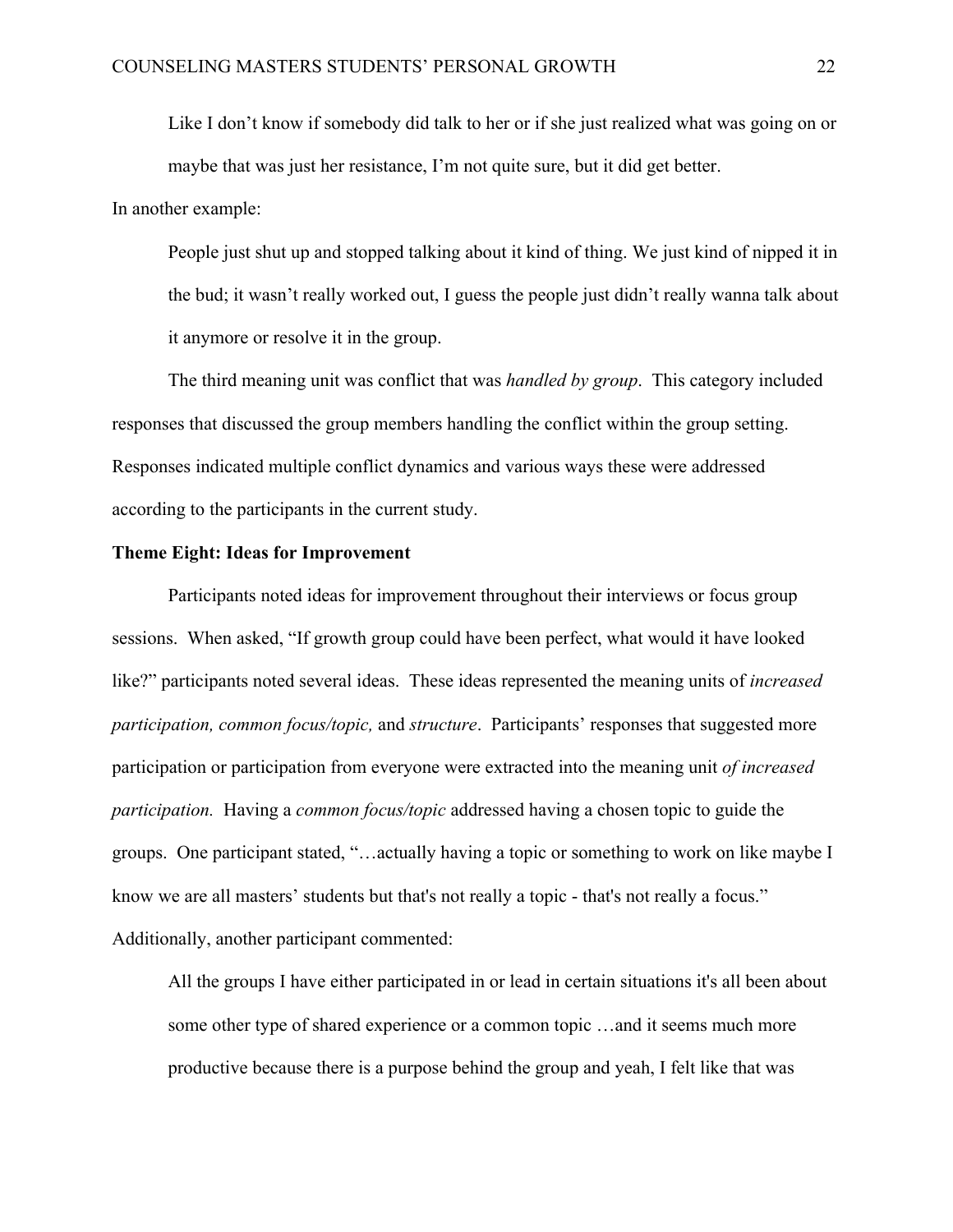definitely lacking- the shared experience of being in a master's counseling program was not enough to have something meaningful to discuss.

The third meaning unit in this theme addressed structural concerns. *Structure* has been a meaning unit for other major themes but in this example, the essence of structure was noted as a way to improve the experience. Some participants noted that having additional structure and activities would be beneficial, while other participants indicated the opposite. The latter can is demonstrated in the following quotation: "I just wish that it was more like in our moment as opposed to what she wanted to structure." This last theme of ideas for improvement can inform growth group facilitators regarding ideas that could be beneficial when participating in growth groups.

#### **Discussion and Implications**

As previously noted, many variables shape participants' perceptions of growth groups, making the effectiveness of such groups difficult to measure (Berman & Zimpfer, 1980; Johnson & Johnson, 1979; Lightsey, 1997). Over thirty years ago (Berman & Zimpfer, 1980) and again more recently (Goodrich, 2008), there was a call in the field for future research to include qualitative data on the experiences of persons in growth groups. Therefore, this study sought to examine the overall perceptions of counseling master's students on their growth group experience at a large CACREP accredited comprehensive university in the Southeast. The purpose of this study was to further the knowledge and understanding of group process and outcome by including group members' voice and perceptions of their experience in growth group. In addition, this research aimed to provide a better understanding of the impact of the group leader, the purpose of growth groups, and any lasting effects of growth groups on the 13 participants included in this study.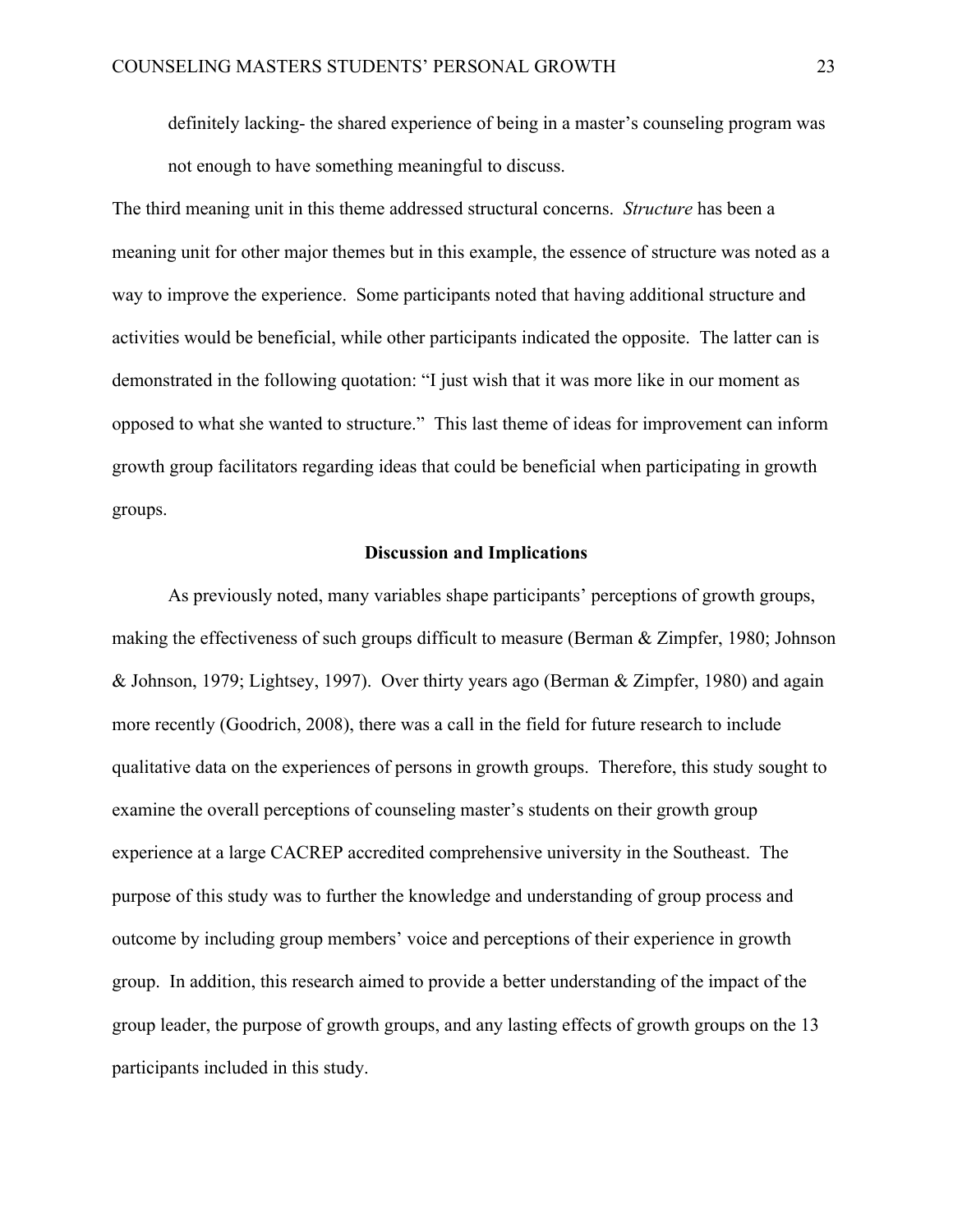The initial theme of *conceptualizations of growth group* was comprised of four meaning units: *personal development, building relationships, introduction to group experience,* and *unknown/unaware*. The researchers hypothesize that the meaning unit of *personal development*  adds to the existing research on gains in self-actualization (Barnett, 1989). This unit addressed understanding self, learning about self, and developing personally, thus relating to selfactualization.

In regards to the second major theme of *growth group experience*, *negative to positive, insignificant,* and *awareness* were the meaning units making up this major theme. *Negative to positive* and *insignificant* units may provide counselors/group leaders, and counselor educators with ideas of what to consider when planning a growth group. *Awareness* was the third and final meaning unit making up the major theme of growth group experience, and included responses detailing increased awareness of self and others, supporting previous research findings (Lennie, 2007; Luke &Kiweewa, 2010; Ieva, Ohrt, Swank & Young, 2009), as well as multiple responses related to multicultural competency. *Group format/structure* was the third major theme that emerged. Captured in this theme were the two meaning units of *structure* and *setting.* When considering interpersonal process groups, Hoekstra (2008) discussed specific group leadership skills, such as flexibility, genuineness and the ability to shift with the group process, as key proficiencies. Participants who noted a constricting group structure and an agenda that felt forced aligned with Hoekstra's findings. Furthermore, Peterson (1979) noted that group leaders who are less initiating when it comes to structure are found to be less desirable. This concept was present in the current study when participants who reported no group agenda indicated that they would have preferred more structure.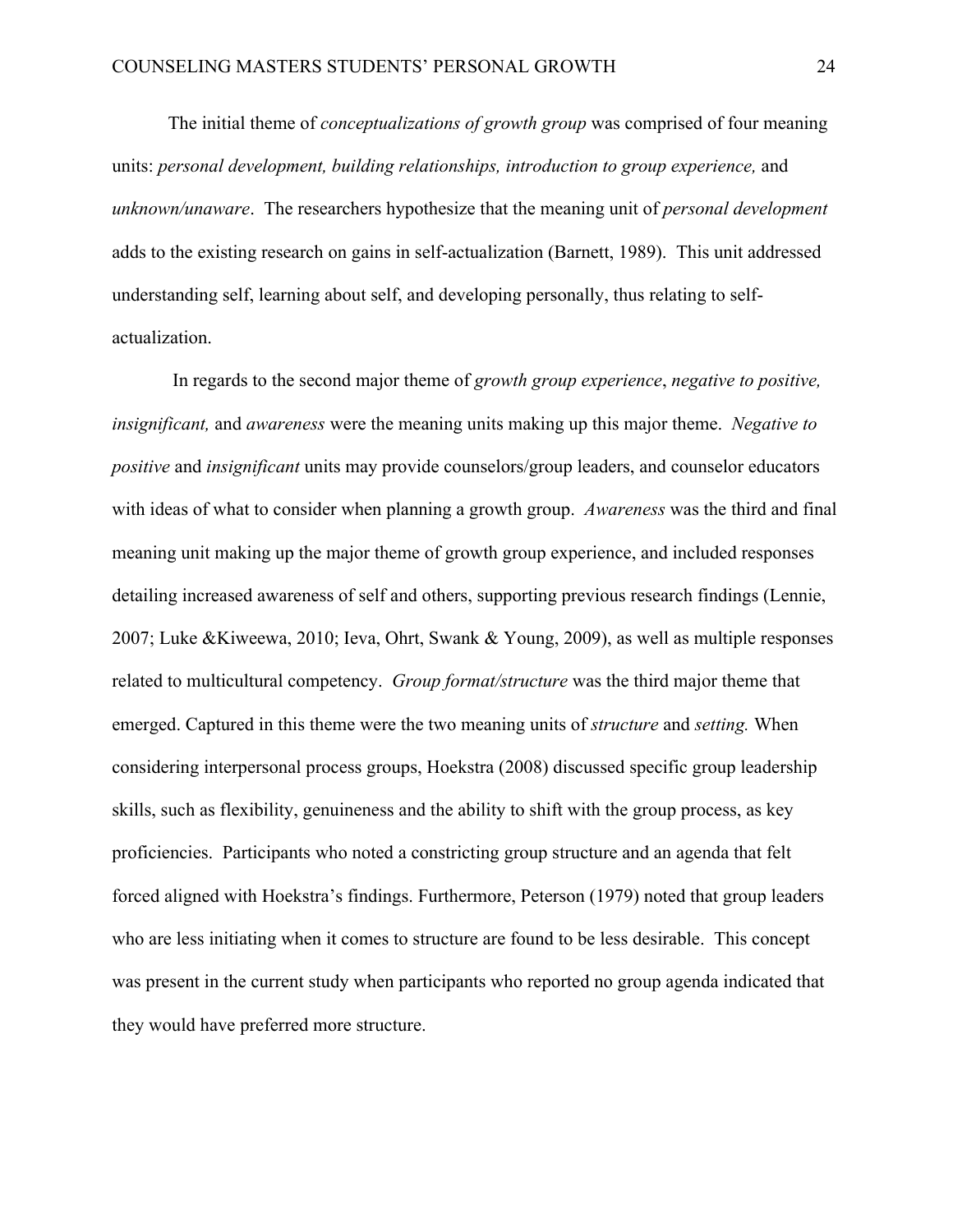*Impact on self*, the fourth major theme had two meaning units: *self-exploration/growth* and *understanding group dynamics*. The researchers hypothesized that this s*elfexploration/growth* unit may enrich the literature on self-actualization (Barnett, 1989), as well the literature on self-awareness (Lennie, 2007; Luke & Kiweewa, 2010; Ieva, Ohrt, Swank & Young, 2009). *Understanding of group dynamics* seemed to contribute to the current participants' perspectives of group, and may aid in further understanding of the literature on growth group experiences. In terms of sustained effects, it was clear that all participants noted effects (whether positive or negative) of their growth group experience regardless of when growth group occurred. Although researchers did not examine specific responses related to enduring changes, it is hypothesized that the inclusion of individuals from growth group over a period of a three-semester span in the current study was sufficient in this regard.

The fifth major theme was extracted from participants' descriptions of *feelings* associated with the growth group experience. The two meaning units of *positive* and *negative* feelings associated with growth group increases our understanding of the multiple perspectives and feelings that may be associated with this particular experience at any given time. The researchers found it important to note that there were more positive feelings offered from participants than negative (see Table 1).

*Facilitator impact* was the next theme, containing three meaning units: *positive impact, no impact*, and *negative impact.* Consistent with other research (Anderson & Price, 2001; Peterson, 1979; Yalom, 2005), the current study supported the notion that group leaders have significant impact on the performance of the group. However, this impact can be negative or positive. Positive impact was noted in multiple participant responses that suggested an interpersonal connection with their group facilitator. These individuals tended to have more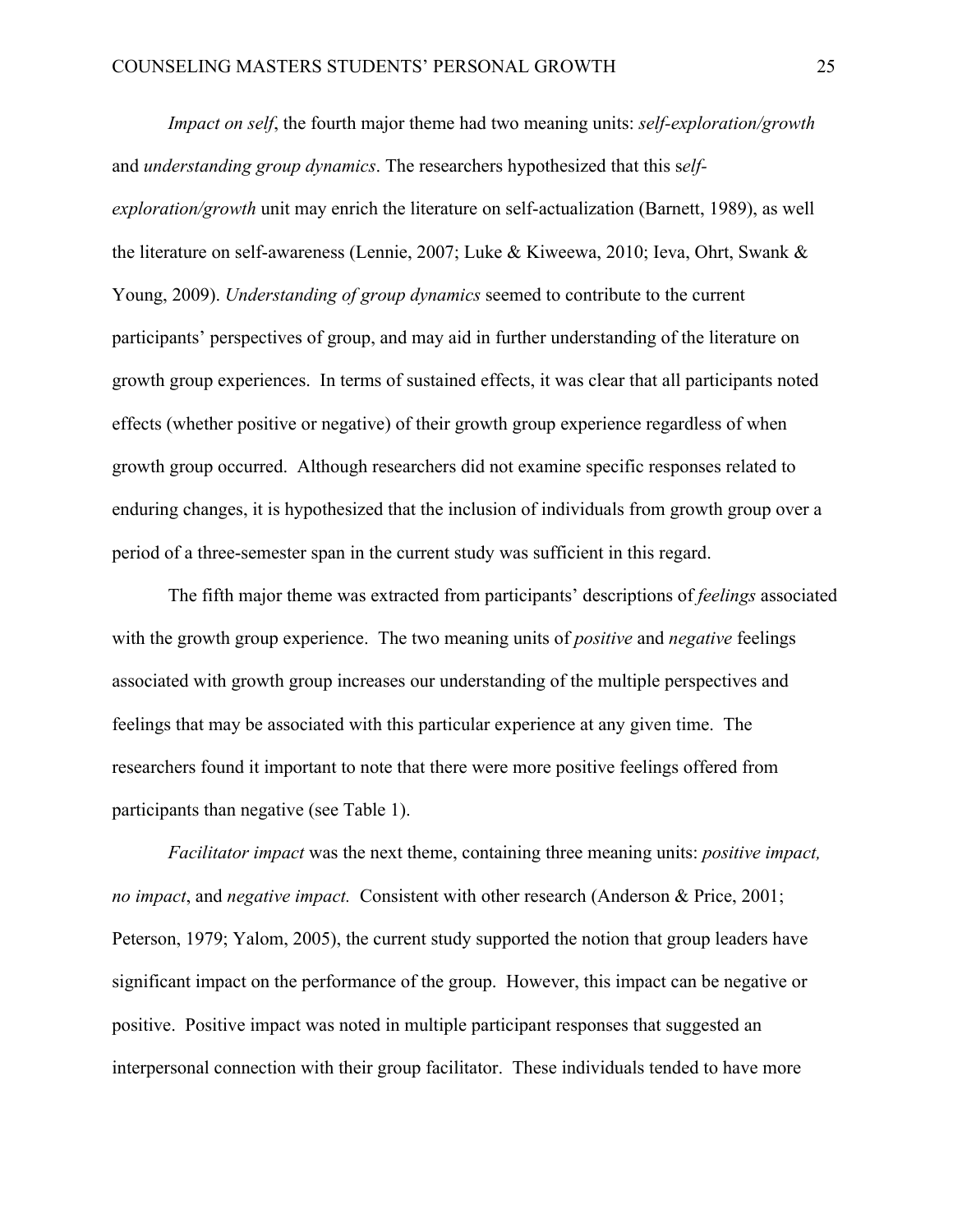positive experiences and discussed growth group to be beneficial. Similarly, another aspect of this study aligned with previous research in that critical or uninvolved counselors (negative reactions to counselor) were found to hinder the group process (Doxsee & Kivilighan, 1994).

The themes of *conflict dynamics* and *ideas for improvement* may add to the current research on participants' experiences of growth group. Information offered by participants can provide counselors/ group leaders and counselor educators with useful information on ways to improve and enhance the growth group experience for students. This information, particularly conflict dynamics, can also aid in further understanding group processes and dynamics, and can be further explored in group process classes while drawing from students' growth group experiences.

#### **Limitations**

Limitations of the current study included having only one opportunity for individual and focus group interviews. Perhaps with multiple focus groups and more than one individual interview for participants, additional themes could have emerged, providing further information. Experimenter effects were another limitation in the current study. It is unclear what effect the experimenters exerted in this study and on these particular participants. However, previous research indicates that experimenter effects tend to be minimal. Responses affected by social desirability or group think may have been another limitation.. The researchers further note that participants in this study may have been less likely to share personal stories due to a rumor that emerged within the program regarding having their group course grade impacted negatively based on what was shared in their growth groups. Another limitation concerns the participants' self–selection for taking part in this study, as well as the fact that participation in a focus group or interview was ultimately determined by the dates and times participants indicated availability.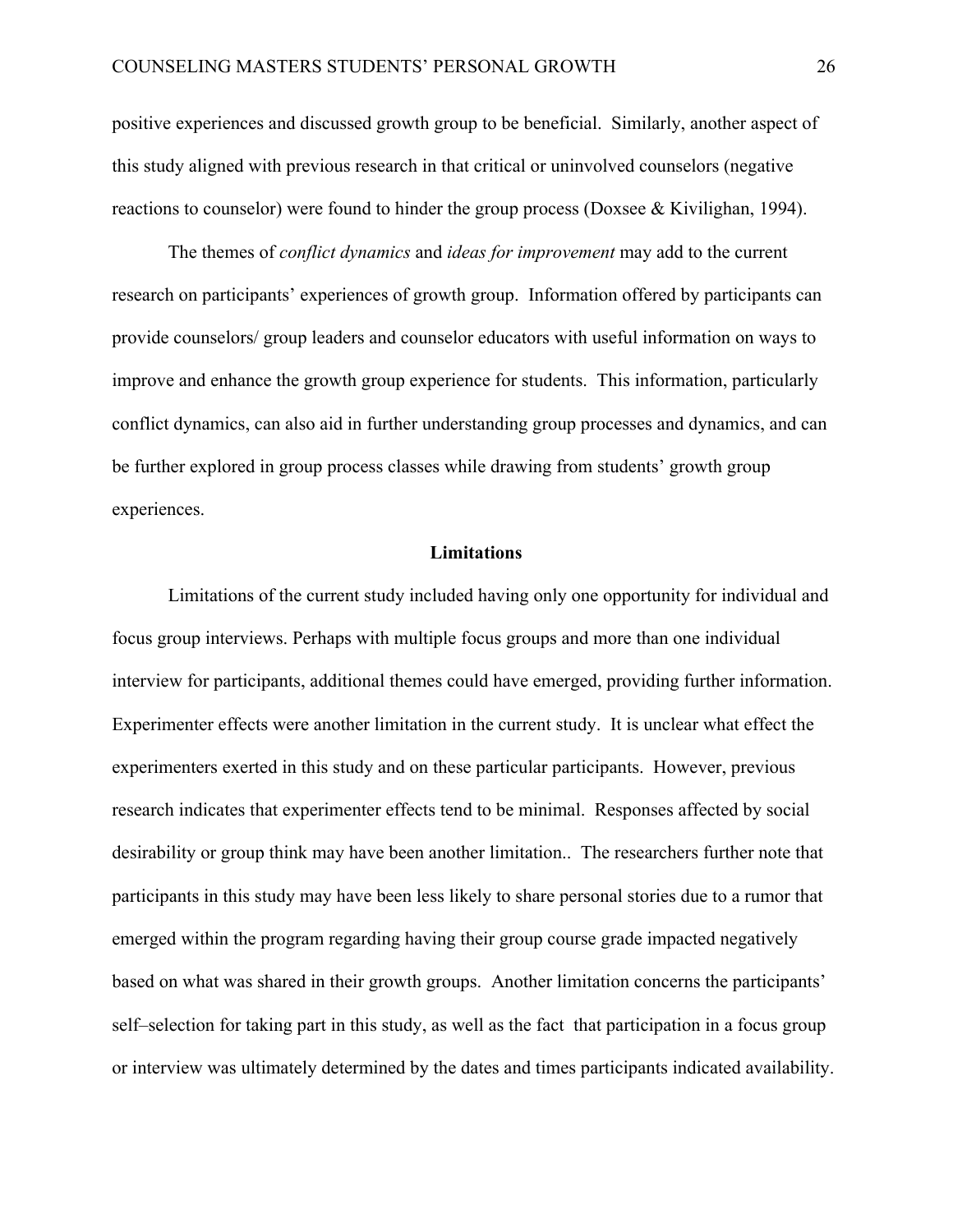Furthermore, Bird (2005) noted that transcribing one's own data assists in the researcher staying absorbed and engrossed in the data. Thus, a final limitation to take into consideration is the use of an outside transcriber.

#### **Future Research**

Future research could include a larger sample, as participants from the same region may have had similar growth group experiences and may share similar ideas related to the group. Future research could also include a more diverse sample of participants, as the sample was limited in terms of diversity. Having multiple focus group sessions and multiple interviews per person could also allow for saturation and could be a focus for future research on growth groups. Additionally, further research is needed that specifically examines the sustained effects of growth groups over time.

#### **Conclusion**

The current study sought to expand the current literature on the experiences of counselor education graduate students in growth groups. This study may contribute to existing research, offering additional data related to the perspectives of counseling master's students' in their growth group. This study furthers the notion that growth groups may have the potential to produce meaningful outcomes and address a gap in the literature regarding the direct experiences of individuals in growth group.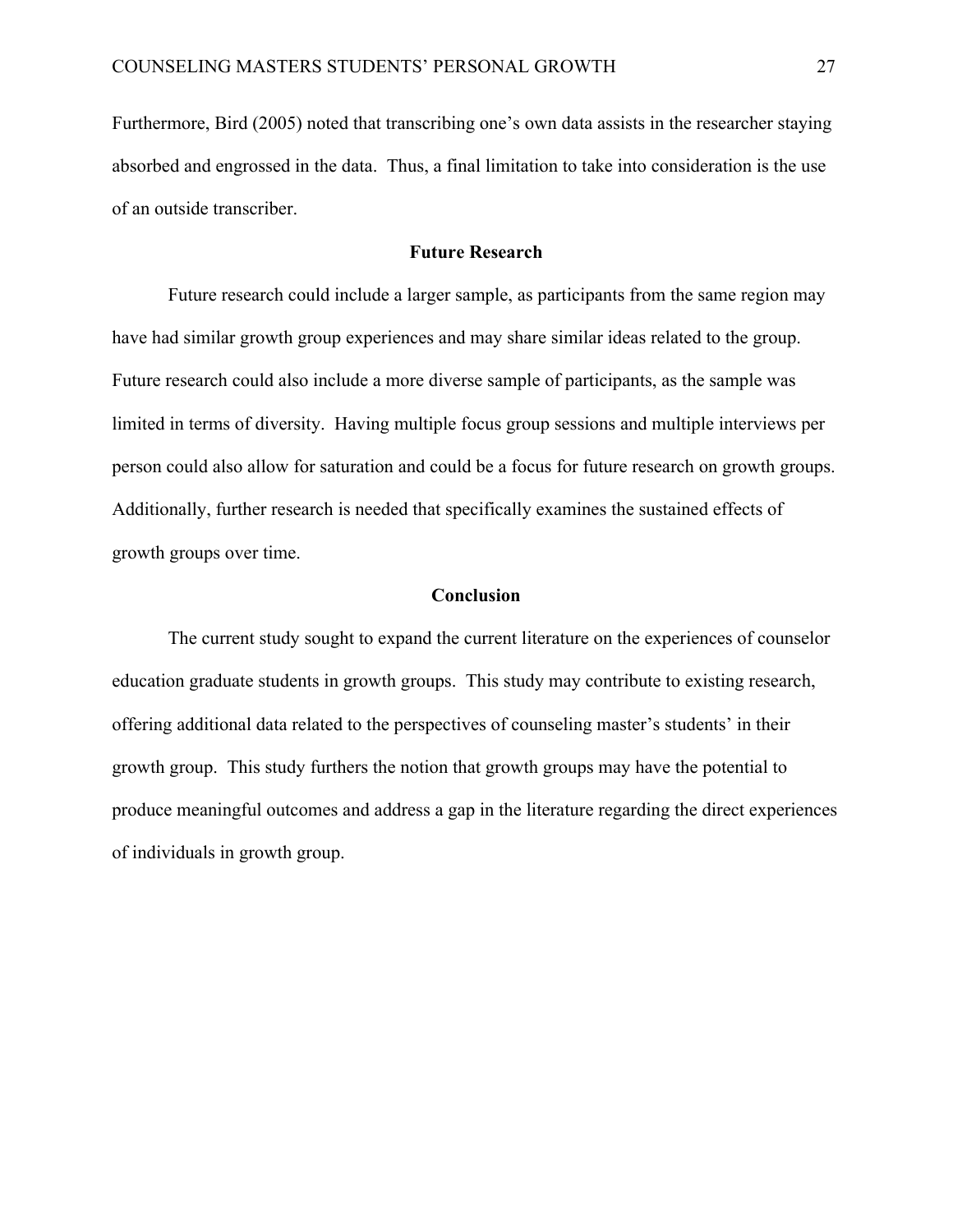#### References

Anderson, R. D. & Price, G. E. (2001). Experiential groups in counselor education: Student attitudes and instructor participation. *Counselor Education & Supervision, 41*, 111-119.

Association for Specialists in Group Work (2007). *ASGW Best Practice Guidelines*

- Barnette, E. L. (1989). Effects of a growth group on counseling students' self-actualization. *Journal for Specialist in Group Work, 14.2,* 202-210.
- Berman, J. J. & Zimpfer, D. G. (1980). Growth Groups: Do the outcomes really last? *Review of Educational Research, 50.4,* 505-524.
- Bird, Cindy M. (2005). How I stopped dreading and learned to love transcription. *Qualitative Inquiry, 11*, 226-248.

Carkhuff, R. (1971). *Helping and human relations.* New York: Holt, Rinehart & Winston.

- Corey, M. S., & Corey, G. (2006). *Groups: Process and practice* (7<sup>th</sup> ed.) Pacific Grove, CA: Brooks/Cole.
- Council for Accreditation of Counseling and Related Educational Programs. (2009). CACREP Accreditation Standards and Procedures Manual. Alexandria, VA: Author.

Creswell, J. W. (1998). Qualitative inquiry and research design: Choosing among the traditions.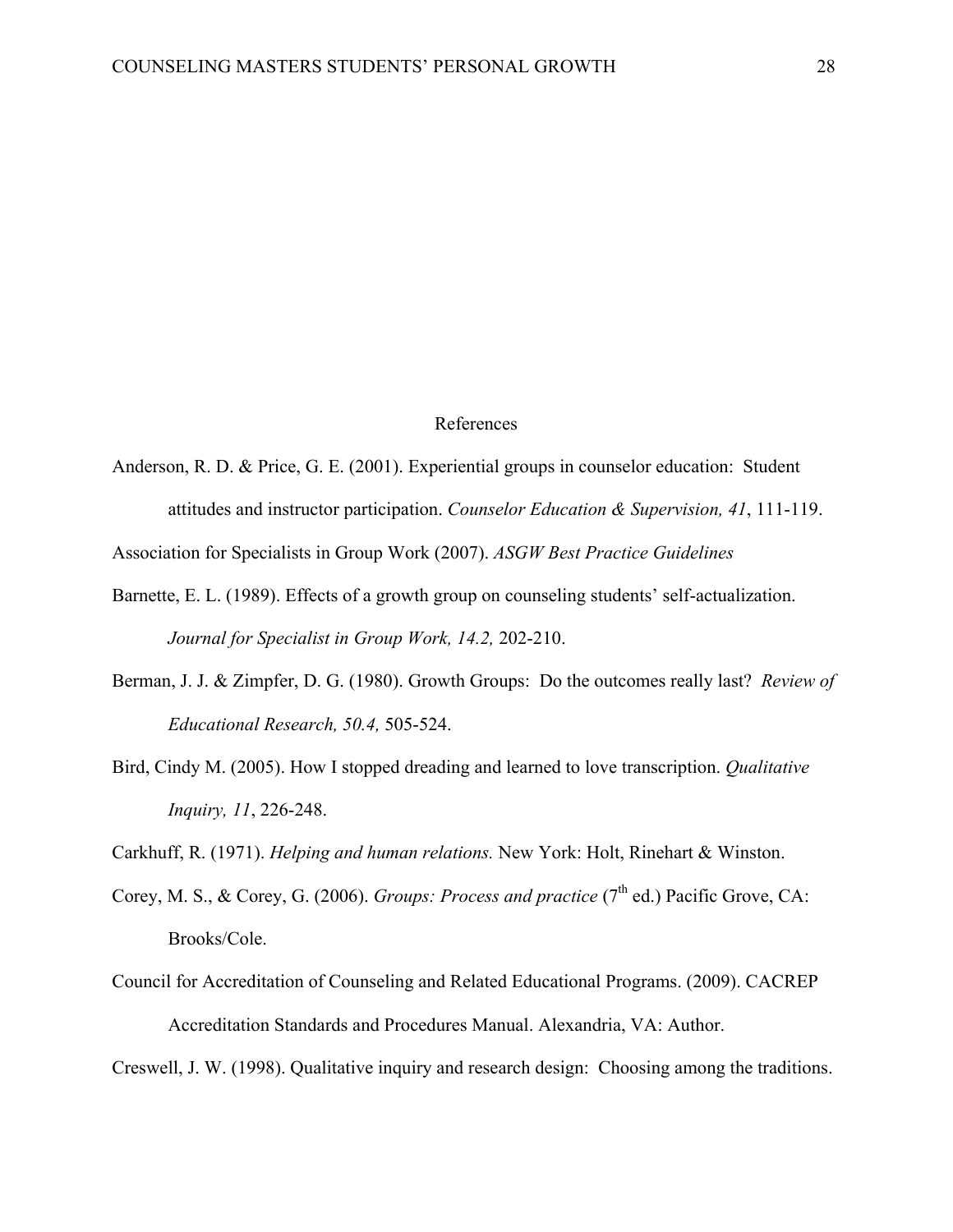Thousand Oaks, CA: Sage.

- Creswell, J. W. (2009). *Research design: Qualitative, quantitative, and mixed methods approaches*. Thousand Oaks, CA: Sage.
- Christensen, T. M., & Brumfield, K. A. (2010). Phenomenological designs: The philosophy of phenomenological research. In C. J. Sheperis, J. S. Young, & M. H. Daniels (Eds.)., *Counseling research: Quantitative, qualitative and mixed methods* (pp. 135-150). Upper Saddle River, NJ: Pearson.
- Doxsee, D. J. & Kivlighan, D. M. (1994).Hindering events in interpersonal relations groups for counselor trainees. *Journal of Counseling & Development*, *72,* 621-625.
- Gladding, S. T. (2008). *Groups: A counseling specialty* (5<sup>th</sup> ed.). Upper Saddle River, NJ: Prentice- Hall.
- Goodrich, K. M. (2008). Dual relationships in group training. *The Journal for Specialist in Group Work, 33*, 221-235.
- Hays, D. G. & Wood, C. (2010). Infusing qualitative traditions in counseling research designed. *Journal of Counseling and Development, 89*, 288-295.
- Hoekstra, R. (2008). Functional analytic psychotherapy for interpersonal process groups: A behavioral application*. International Journal of Behavioral Consultation and Therapy*, *4.2,* 188-198.
- Hogg, J. A. & Deffenbacher, J. L. (1988).A comparison of cognitive and interpersonal-process group therapies in the treatment of depression among college students. *Journal of Counseling Psychology*, *35.3,* 304-310.
- Ieva, K. P., Ohrt, J. H., Swank, J. M., & Young, T. (2009). The impact of experiential groups on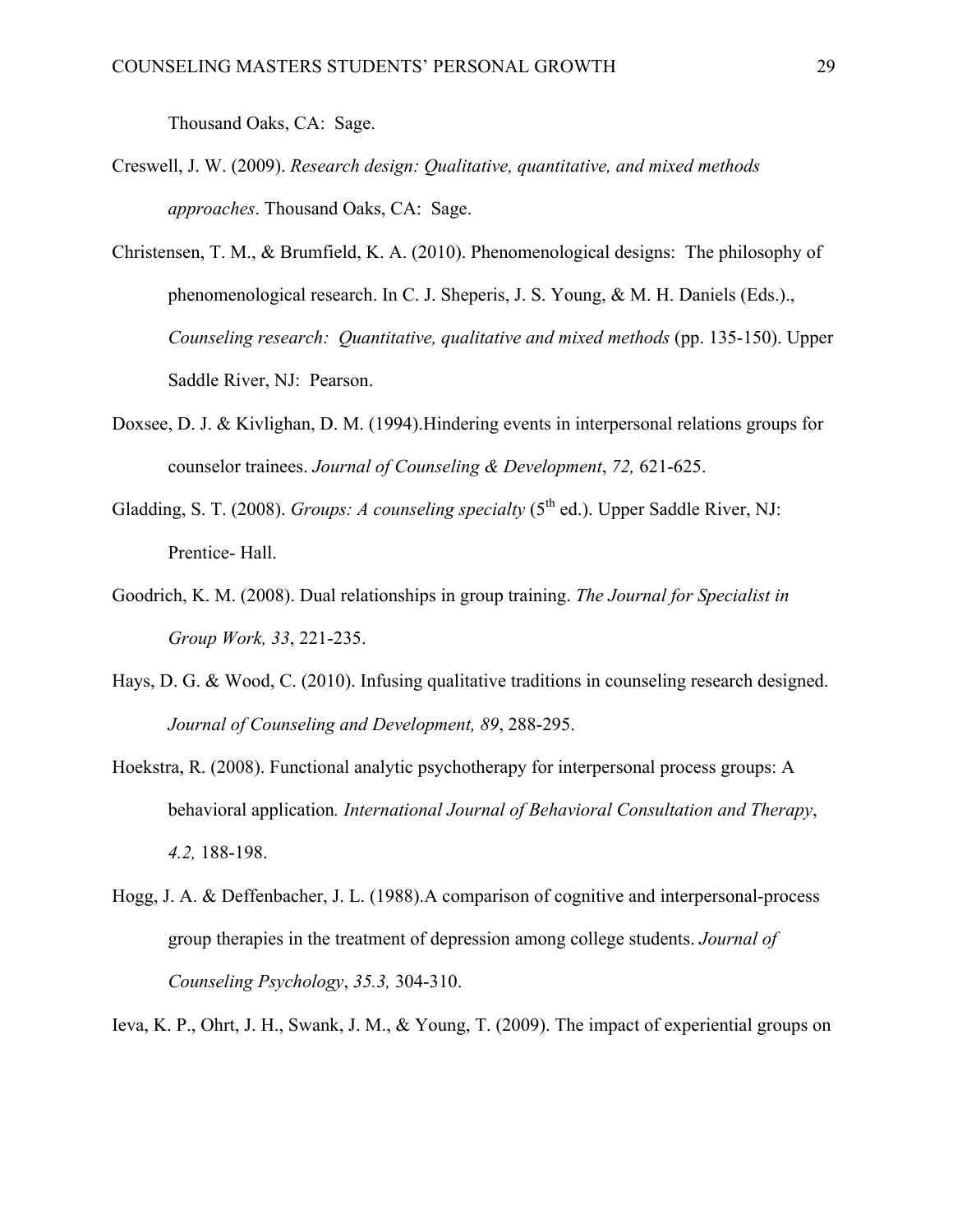master students' counselor and personal development: A qualitative investigation. *The Journalist for Specialist in Group Work, 34*, 351-368.

- Johnson, S. & Johnson, N. (1979). Effects of various group approaches on self-actualization of graduate counseling students. *Journal of Counseling Psychology, 26.5,* 444-447.
- Kline, W. B., Falbaum, D. F., Pope, V. T., Hargraves, G. A. & Hundley, S. F. (1997). The significance of the group experience for students in counselor education: A preliminary naturalistic inquiry. *The Journal for Specialist in Group Work, 22*, 157-166.
- Laux, J. M., Smirnoff, J. B., Ritchie, M. H. & Cochrane, W. S. (2007).The effect of type of screening on the satisfaction of students in experiential counseling training groups. *Small Group Research*, *38.2*, 289-300.
- Lennie, C. (2007). The role of personal development groups in counselor training: Understanding factors contributing to self-awareness in the personal development group. *British Journal of Guidance & Counseling, 35*, 115-129.
- Lightsey, O. R. (1997). Generalized self-efficacy expectancies and optimism as predictors of growth group outcomes. *The Journal for Specialist in Group Work, 22.3,* 189-202.
- Lincoln, Y. S. &Guba, E. G. (1985). *Naturalistic Inquiry.* Beverly Hills, CA: Sage.
- Luke, M. &Kiweewa, J. M. (2010). Personal growth and awareness of counseling trainees in an experiential group. *The Journal for Specialist in Group Work, 35*, 365-388.
- Masson, R. L. & Jacobs, E. (1980).Group leadership: Practical points for beginners. *The Personnel and Guidance Journal,* 52-55.

Moerer-Urdahl, T. & Creswell, J. (2004).Using transcendental phenomenology to explore the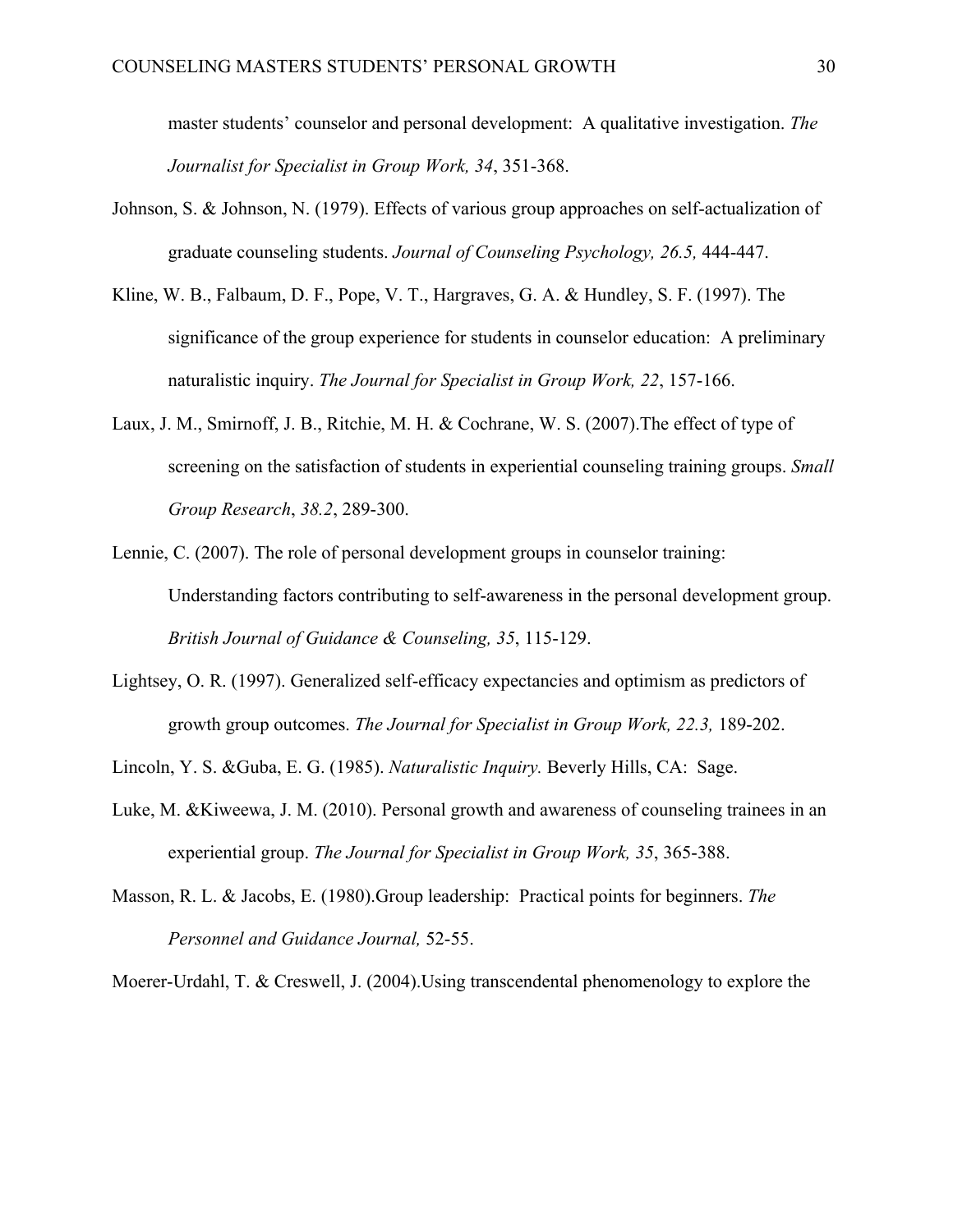"ripple effect" in a leadership mentoring program*. International Journal of Qualitative methods, 3*. Article 2. Retrieved June 14, 2011 from http://www.ualberta.ca/~iiqm/backissues/3\_2/pdf/moerer.pdf

Moustakas, C. (1994). *Phenomenological research methods*.Thousand Oaks, CA: Sage.

- Newsome, D., Hays, D. G., & Christensen, T. M. (2008). Qualitative approaches to research. In B. T. Erford (Ed.), *Research and evaluation in counseling.* Boston: Houghton Mifflin/Lahaska Press.
- Patton, M. Q. (2002). *Qualitative research and evaluation methods* (3<sup>rd</sup> ed.) Thousand Oaks. CA: Sage.
- Peterson, M. F. (1979). Leader behavior, group size, and member satisfaction in university Christian growth groups. *Journal of Psychology and Theology,7.2,* 125-132.
- Phillips-Pula, L., Strunk, J., & Pickler, R.H. (2010). Understanding phenomenological approaches to data analysis. *Journal of Pediatric Health Care, 25*, 67-71.
- Polkinghorn, D. E. (1989).Phenomenological research methods. In R. S. Valle & S. Halling (Eds.)., *Existential-phenomenological perspectives in psychology: Exploring the breath of human experience* (pp. 5-23). London: Falmer Press.
- Rowell, P.C. & Benshoff, J. M. (2008). Using personal growth groups in multicultural counseling courses to foster students' ethnic identity development. *Counselor Education and Supervision, 48,* 2-15.
- Wertz, F. J. (1985). Methods and findings in a phenomenological psychological study of a complex life event: Being criminally victimized. In A. Giorgi (Ed.). *Phenomenology and phenomenological research* (pp. 155-216). Pittsburg, PA: Duquesne University Press.

Yalom, I. D. & Leszcz, M. (2005). *The theory and practice of group psychotherapy* (5<sup>th</sup> ed.)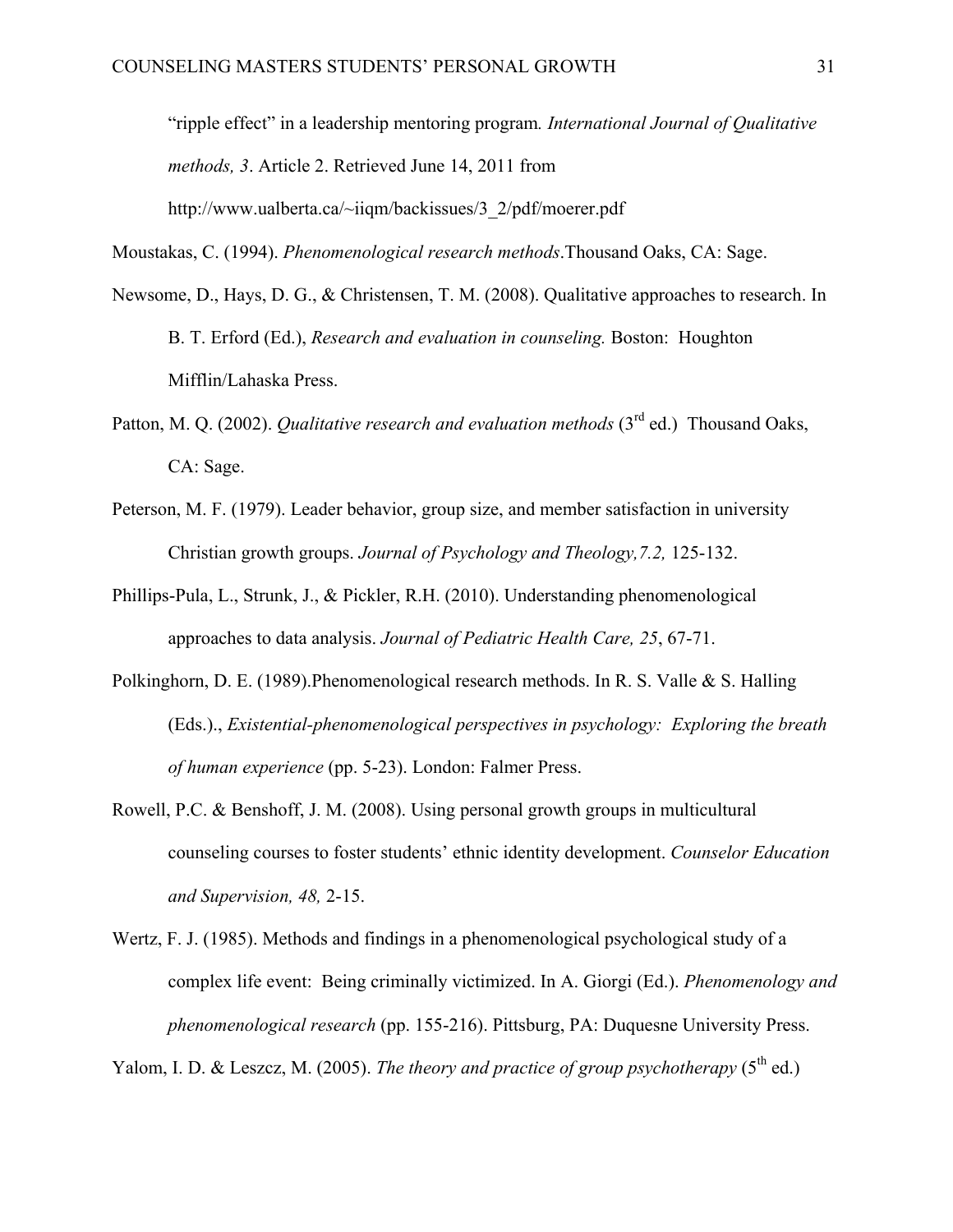NY: Basic Books.

#### Appendix A

#### **Semi-Structured Interview Questions for Individual Participants**

- 1. How would you define a growth group?
- 2. Describe the purpose of this growth group experience? Tell me to what degree the purpose was achieved.
- 3. What impact, if any, do you believe growth group has had on you?
- 4. If I were to sit in on a group session, what would it look like?
- 5. What feelings arise when you think about your growth group experience?
- 6. Tell me about a time when there was conflict? How, if at all, was conflict handled?
- 7. Describe the dynamics between the group members and the group leader?
- 8. What role, if any, did your group leader have on your experience in the growth group?
- 9. What role, if any, did you have on your experience in the growth group?
- 10. What role, if any, did the setting (time/place/environment) play a role in the groups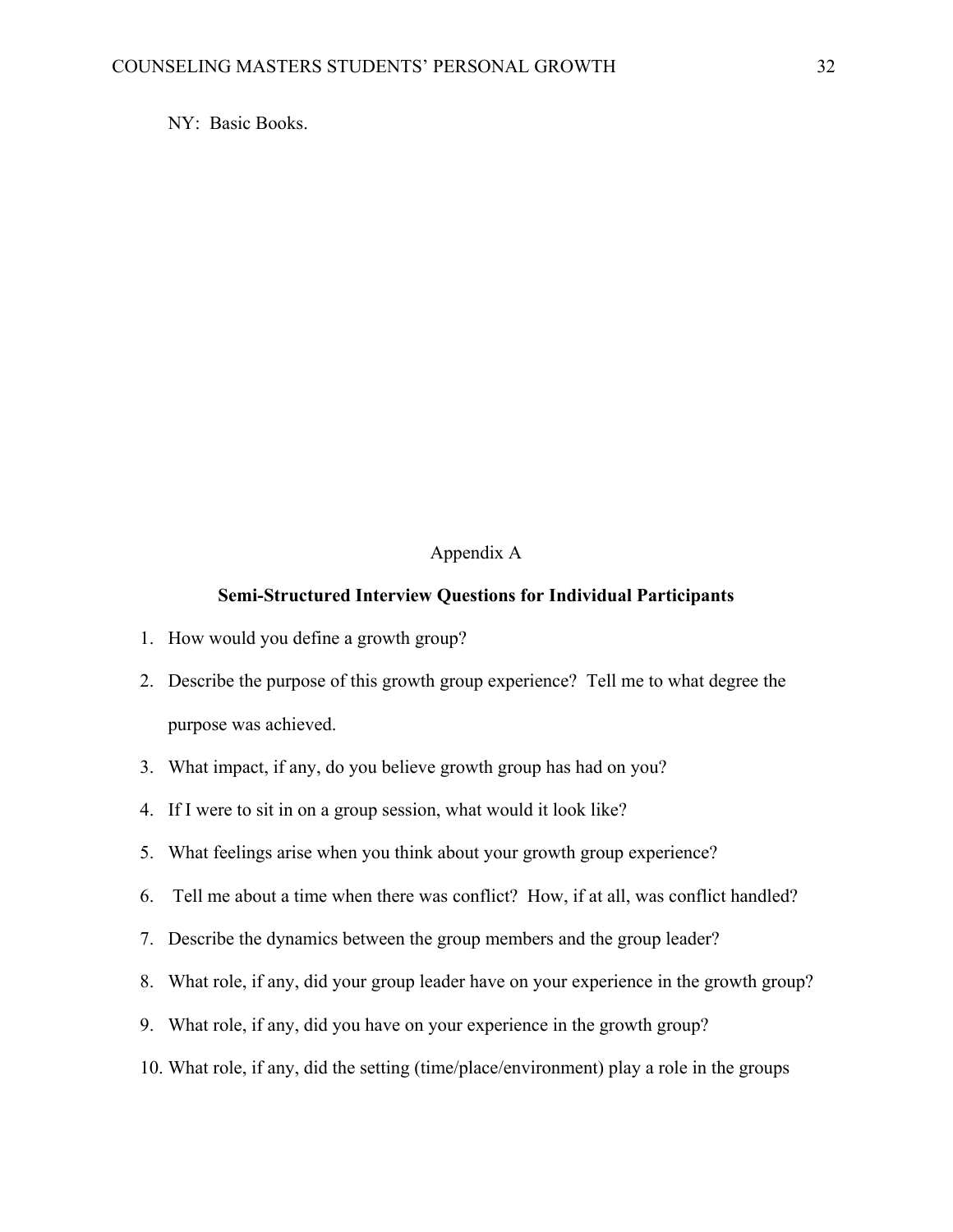effectiveness?

- 11. If your growth group could have been a perfect experience, what would it look like?
- 12. Is there anything else you would like to add that we did not cover?

#### Appendix B

#### **Semi-Structured Interview Questions for Focus Group Participants**

- 1. What was your overall experience in your growth group?
- 2. What do you think was the purpose of growth group?
- 3. Describe the dynamics between group members and the group leader?
- 4. What impact, if any, do you believe growth group has had on you?
- 5. What feelings arise when you think about your growth group experience?
- 6. If your growth group could have been a perfect experience, what would it look like?
- 7. Is there anything else you would like to add that we did not cover?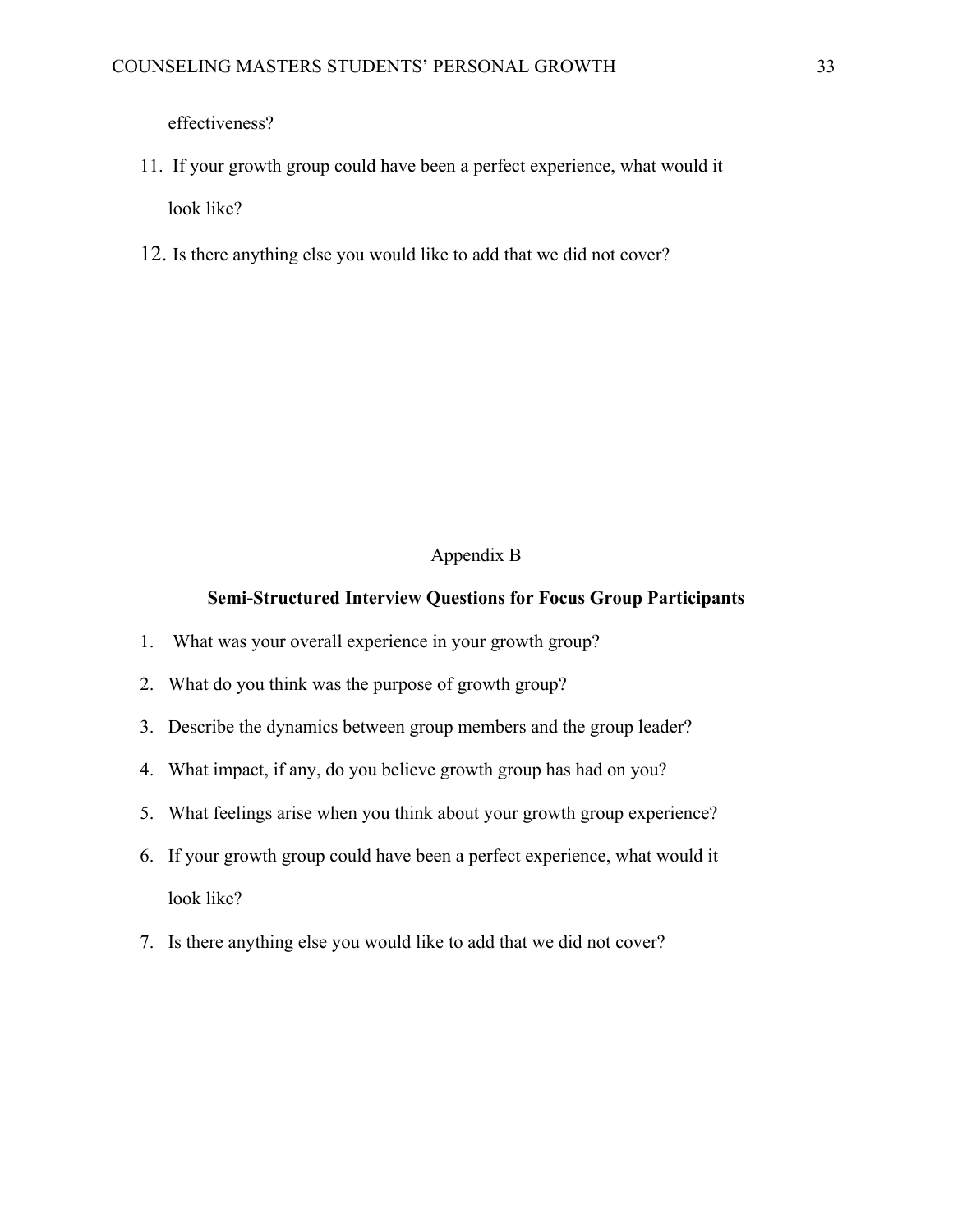Table 1

*Feelings Associated with Experience*

| Subcategory | Feelings              |
|-------------|-----------------------|
| Positive    | Supportive            |
|             | <b>Fond Memories</b>  |
|             | <b>Community Feel</b> |
|             | Comfortable           |
|             | Nostalgia             |
|             | Calm                  |
|             | Appreciative          |
|             | Funny                 |
|             | Happy                 |
|             | Enjoyable             |